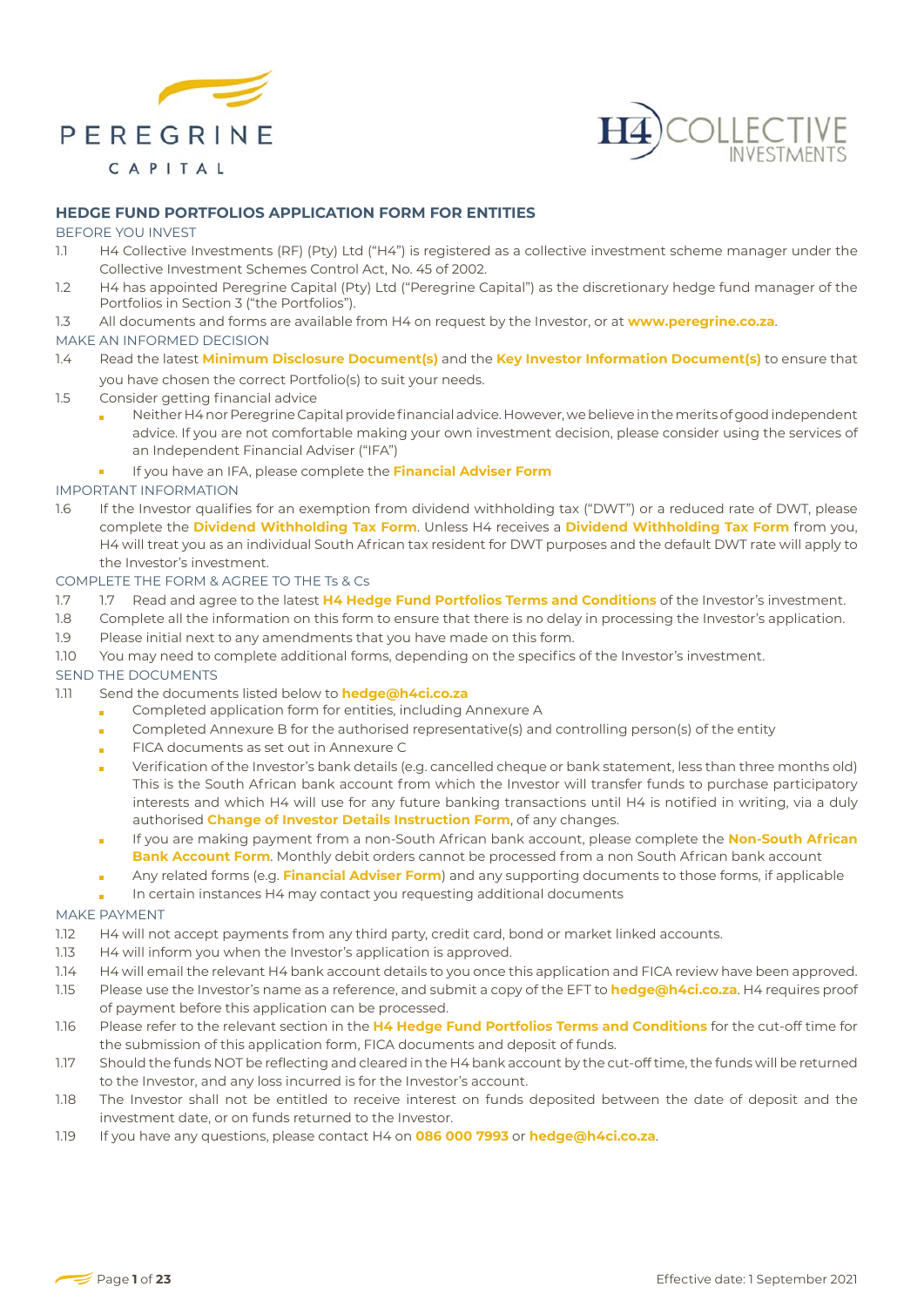### **1. Investor information**

| $\Box$ Listed company | $\Box$ Unlisted company $\Box$ Partnership                      | $\sqsupset$ CIS | Trust |
|-----------------------|-----------------------------------------------------------------|-----------------|-------|
|                       | Retirement Fund $\Box$ Close corporation $\Box$ Other (specify) |                 |       |

| Full registered name                                   |        |                                                     |  |
|--------------------------------------------------------|--------|-----------------------------------------------------|--|
| Trading name (if applicable)                           |        |                                                     |  |
| Registration number                                    |        | Date of incorporation/<br>registration/organisation |  |
| Country of incorporation/<br>registration/organisation |        |                                                     |  |
| Nature of business                                     |        |                                                     |  |
| Industry of business                                   |        |                                                     |  |
| Jurisdiction(s)                                        |        |                                                     |  |
| Tax identification number                              |        | Country of issue                                    |  |
| VAT number (if issued)                                 |        |                                                     |  |
| SARB classification of assets                          | Retail | Institutional                                       |  |

# **Notes:**

- **Institutional assets** refers to assets held or managed on behalf of retirement funds, long-term insurers, collective Ĩ. investment scheme managers or investment managers registered as institutional investors with the Financial Surveillance Department of the South African Reserve Bank ("SARB")
- **Retail assets** refers to all other assets ř.

# **Registered address**

| Unit number   | Complex name |             |  |
|---------------|--------------|-------------|--|
| Street number | Street/Farm  |             |  |
| Suburb        |              |             |  |
| City/Town     |              | Postal code |  |
| Country       |              |             |  |

# **Head office address**, if applicable

| Unit number   | Complex name |             |  |
|---------------|--------------|-------------|--|
| Street number | Street/Farm  |             |  |
| Suburb        |              |             |  |
| City/Town     |              | Postal code |  |
| Country       |              |             |  |

# **Business address**, if different to registered and/or head office address

| Unit number   | Complex name |  |
|---------------|--------------|--|
| Street number | Street/Farm  |  |
| Suburb        |              |  |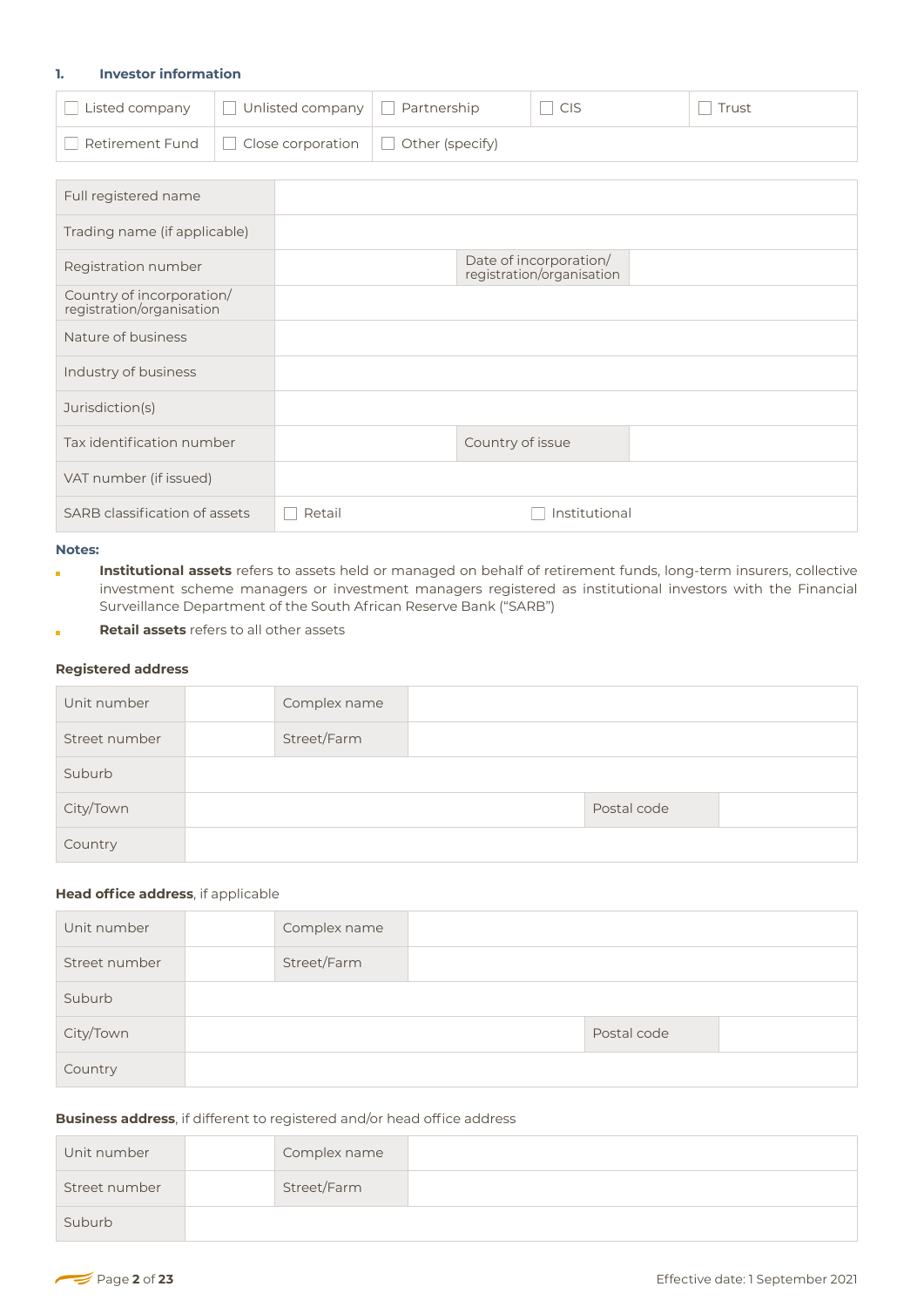| City/Town | Postal code |  |
|-----------|-------------|--|
| Country   |             |  |

# **Postal address**

| Same as registered address | Same as head office address |  | Same as business address |  |
|----------------------------|-----------------------------|--|--------------------------|--|
| PO Box No.                 | Private Bag No.             |  | Postnet Suite No.        |  |
| Suburb                     |                             |  | Postal code              |  |

### **Are any of the Investor's addresses "in care of" addresses?** The Yes The No

If "Yes", please provide the name of the "in care of" entity or individual

#### **Details of contact person of the Investor**

| Title                                              |  | Surname |  |  |
|----------------------------------------------------|--|---------|--|--|
| First name(s)                                      |  |         |  |  |
| (International dialling code + area code + number) |  |         |  |  |

| Mobile               | Work |  |
|----------------------|------|--|
| <b>Email address</b> |      |  |

# **Investor Communication**

Please send the Investor's transaction confirmations, statements and other communication to the following email address(es)

### **2. Investor profile information required in terms of the Financial Intelligence Centre Act, No. 38 of 2001 ("FICA")**

### 2.1 **Business Relationship**

The Investor is entering into a business relationship with H4 through this application. The nature and purpose of the business relationship is transacting in participatory interests in the Portfolio(s).

**Note:** The law requires that H4 knows the source of the Investor's income and funds before H4 can process this application

### 2.2 **Source of the Investor's income**

Please indicate the Investor's primary source(s) of income

#### **Notes:**

- This refers to the Investor's general source(s) of income and does not refer to the source of the funds to be invested in terms of this application
- In order for H4 to comply with the provisions of FICA, H4 may require additional documentation e.g. financial statements/dividend statements

| $\Box$ Company profit | Capital | Investment income | Loan(s) |
|-----------------------|---------|-------------------|---------|
| Other, please specify |         |                   |         |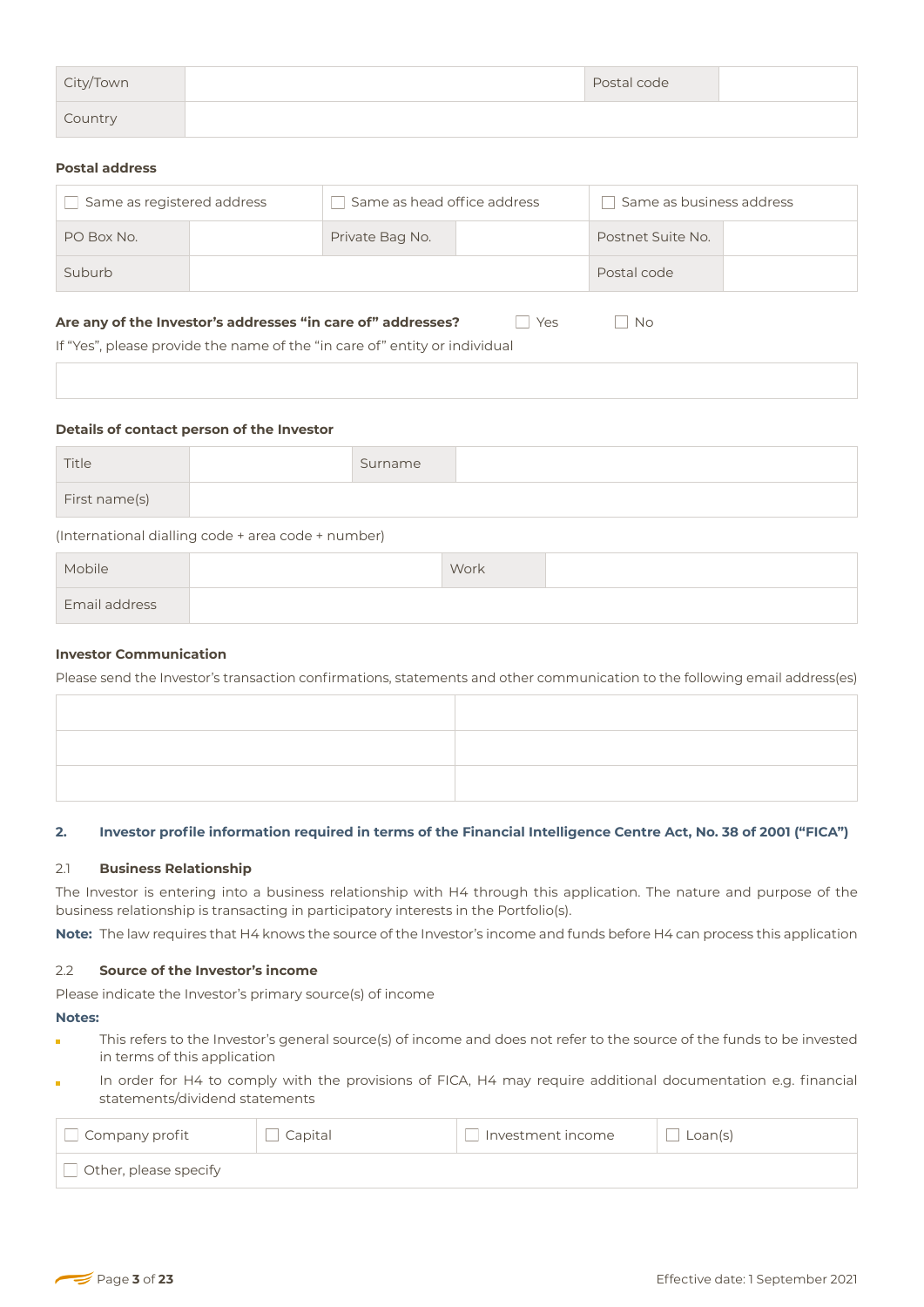| <b>Company profit</b>                                                                                                                                                                                                           |  |
|---------------------------------------------------------------------------------------------------------------------------------------------------------------------------------------------------------------------------------|--|
| Details of business trading activities                                                                                                                                                                                          |  |
| If the Investor does not operate on a profit basis, e.g.<br>if the investor is a charity, please advise how Investor<br>is valued, or how its wealth is determined                                                              |  |
| <b>Capital</b>                                                                                                                                                                                                                  |  |
| Source of capital                                                                                                                                                                                                               |  |
| <b>Investment income</b>                                                                                                                                                                                                        |  |
| Details of the nature of the investments                                                                                                                                                                                        |  |
| Loan(s)                                                                                                                                                                                                                         |  |
| Source of loan(s), e.g. bank/shareholder/director etc.                                                                                                                                                                          |  |
| If the lender is not an entity that provides loans in the<br>normal course of business, then please provide additional<br>detail on the lender, such as full names/registered name<br>and identity/passport/registration number |  |
| <b>Other</b>                                                                                                                                                                                                                    |  |
| Please provide details                                                                                                                                                                                                          |  |
|                                                                                                                                                                                                                                 |  |

# 2.3 **Source of the Investor's funds**

Please indicate the source of funds to be invested in the Portfolio(s)

**Note:** The Investor may be required to provide proof of source of funds e.g. deed of sale of property, etc.

|                  | $\Box$ Sale of business $\Box$ Company profit | Investment income/Sale of investment | Donation |
|------------------|-----------------------------------------------|--------------------------------------|----------|
| Sale of property | $\Box$ Other, please specify                  |                                      |          |

### 2.4 **Domestic Prominent Influential Person or a Foreign Prominent Public Official**

Is the Investor's authorised representative(s), or any beneficiary, controlling person, or any beneficial owner of the Investor a Domestic Prominent Influential Person, or a Foreign Prominent Public Official? (Please refer to Annexure C for a list of the functions this refers to)

YesNo

If "Yes", please provide details of position held

Is the investor's authorised representative(s), or any beneficiary, controlling person, or any beneficial owner of the Investor a family member or a close associate of a Domestic Prominent Influential Person or a Foreign Prominent Public Official? (Please refer to Annexure C for a list of the functions this refers to)

YesNo

If "Yes", please provide details of position held, including the nature of the relationship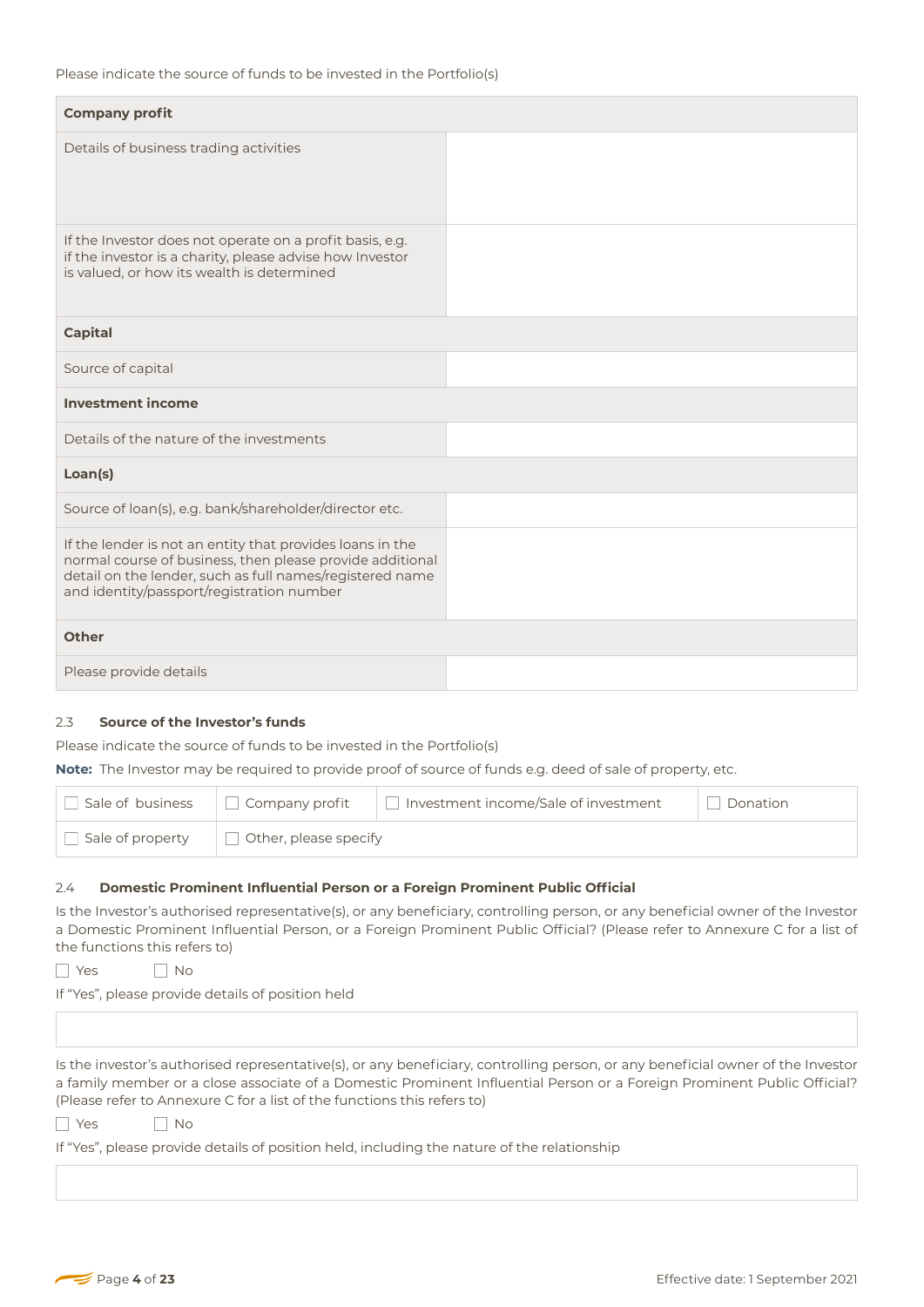# 2.5 **Contracts with any local, provincial or national government body or the judiciary, the military, or any state owned entity**

Does the Investor have any contracts with any local, provincial or national government body or the judiciary, the military, or any state owned entity?

YesNo

If "Yes", please provide details of such contracts

# 2.6 **Links to other countries**

Please indicate if the Investor has links, business and/or close personal links with regular contact, with a country outside South Africa

YesNo

If the answer is "Yes", please state the country(ies) and nature of the links

# 2.7 **Ownership**

In terms of H4's responsibilities under FICA, H4 is obliged to establish the ownership and control structure of the Investor, and to identify all beneficial owners. Accordingly, all such individuals and entities must complete Annexure B.

# 2.8 **Estimated investment horizon of this investment**

Please indicate the planned investment horizon of this investment

# 2.9 **Future transactions**

**Note:** This information is required for FICA purposes and providing this information will not create an obligation on the Investor to enter into such future transactions

With regard to future transactions, please indicate if the Investor intends placing additional funds under H4's management and administration

□ Yes □ No □ Uncertain

If "Yes", please provide as much information as possible, including approximate amount, approximate date and the expected source of the funds

| <b>Approximate amount</b> | <b>Approximate date</b> | <b>Expected source of funds</b> |
|---------------------------|-------------------------|---------------------------------|
|                           |                         |                                 |
|                           |                         |                                 |

### **3. Choose your investment**

### 3.1 **Retail Hedge Funds**

**Notes:**

- Should you wish to start a monthly debit order, please complete Section 3.3, Investor's banking details, and 4.1, Permission to debit your account
- Debit orders will be processed on the on the 28th calendar day of each month, for subscription of participatory interests in the selected Portfolio(s) on the first business day of the following month
- If applicable, please insert the percentage of the annual increase in the table below. Such increase shall be applicable on the investment anniversary date for the duration of the debit order authority
- If you wish for H4 to debit your account for the lump sum investment amount, please complete Section 3.3, Investor's banking details, and 4.1, Permission to debit your account
- Direct debits will be processed daily within 48 hours after confirmation that all requirements have been met for the investment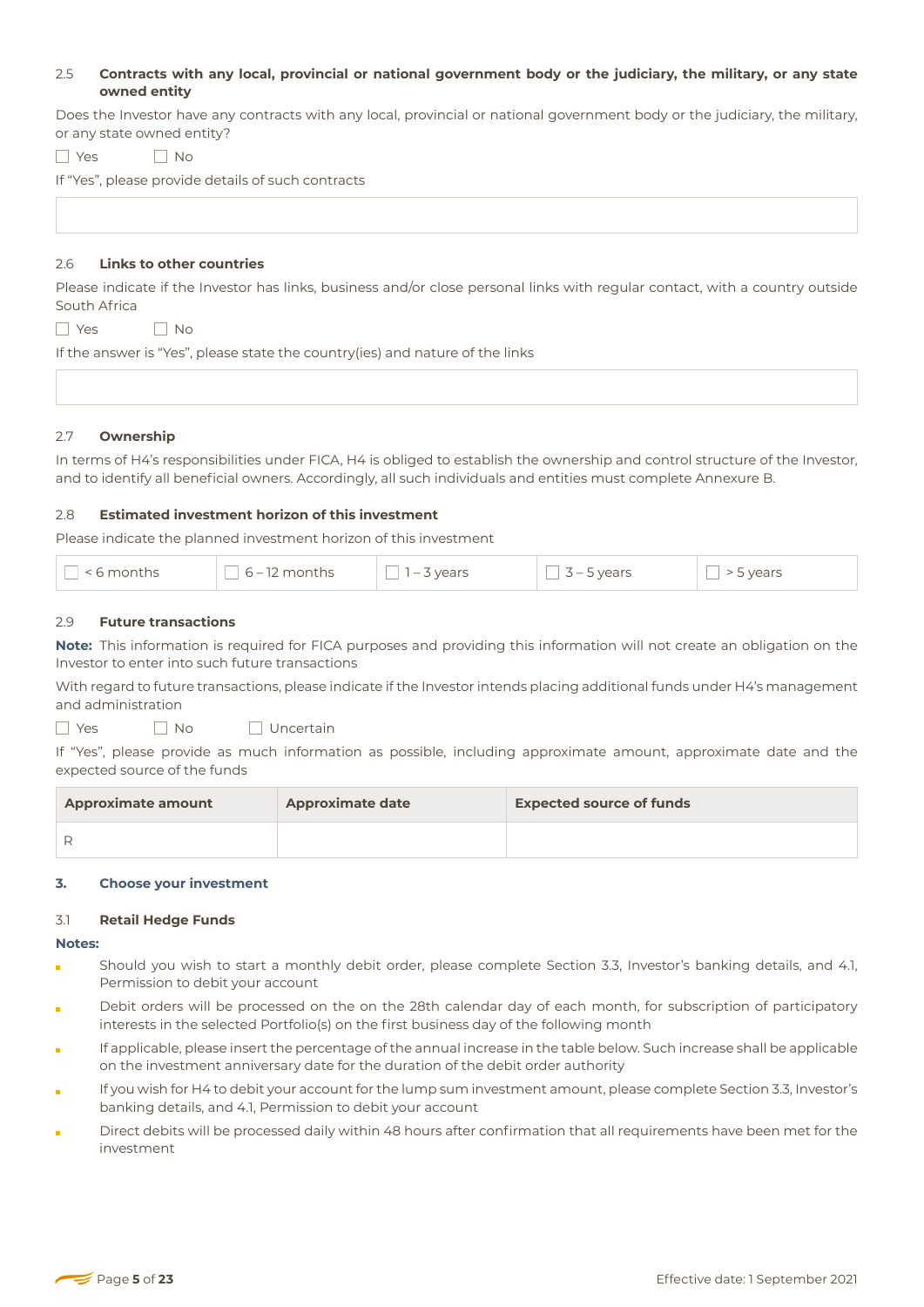| <b>Portfolios</b>                                  | Lump Sum<br>Investment<br><b>Amount</b><br>Minimum:<br>R25 000 per<br>portfolio | <b>Monthly</b><br><b>Debit</b><br>Order<br>Minimum:<br>R1 000 per<br>portfolio | Annual<br><b>Debit</b><br>Order<br><b>Increase</b> |
|----------------------------------------------------|---------------------------------------------------------------------------------|--------------------------------------------------------------------------------|----------------------------------------------------|
| Peregrine Capital High Growth H4 Retail Hedge Fund | R                                                                               | R                                                                              | %                                                  |
| Peregrine Capital Pure Hedge H4 Retail Hedge Fund  | R                                                                               | R                                                                              | %                                                  |

# 3.2 **Qualified Investor Hedge Funds**

### **Notes:**

- The issue date for the subscription of participatory interests is the first calendar day of the month ÷
- Should you wish to start a monthly debit order, please complete Section 3.3, Investor's banking details, and 4.1, Permission to debit your account
- You may only authorise a monthly debit order once you have subscribed for the minimum lump sum investment amount
- Debit orders will be processed on the 28th calendar day of each month, for subscription of participatory interests in the selected Portfolio(s) on the first calendar day of the following month
- If applicable, please insert the percentage of the annual increase in the table below. Such annual increase shall be applicable on the investment anniversary date for the duration of the debit order authority
- If you wish for H4 to debit your account for the lump sum investment amount, please complete Section 3.3, Investor's banking details, and 4.1, Permission to debit your account. Please note that each direct debit is limited to a maximum of R1 000 000 per day
- Direct debits will be processed on the 28th calendar day of each month

| <b>Portfolios</b>                                | <b>Lump Sum</b><br>Investment<br>Amount<br>Minimum:<br>R1 000 000 per<br>portfolio | <b>Monthly</b><br><b>Debit</b><br>Order<br>Minimum:<br>R5 000 per<br>portfolio | Annual<br><b>Debit</b><br><b>Order</b><br><b>Increase</b> |
|--------------------------------------------------|------------------------------------------------------------------------------------|--------------------------------------------------------------------------------|-----------------------------------------------------------|
| Peregrine Capital High Growth H4 QI Hedge Fund   | R                                                                                  | R                                                                              | %                                                         |
| Peregrine Capital Pure Hedge H4 QI Hedge Fund    | R                                                                                  | R                                                                              | %                                                         |
| Peregrine Capital Dynamic Alpha H4 QI Hedge Fund | R                                                                                  | R                                                                              | %                                                         |

### 3.3 **Investor's banking details**

| Name of account holder |         |         |              |
|------------------------|---------|---------|--------------|
| Name of bank           |         |         |              |
| Branch code            |         |         |              |
| Account number         |         |         |              |
| Type of account        | Current | Savings | Transmission |

### **4. How are you making your payment?**

Electronic/Internet transfer (EFT)

Collection by H4 (H4 will collect the amount specified in Section 3.1 and/or 3.2 from the bank account referred to in Section 3.3)

### **Notes:**

- Maximum of R1 000 000 per debit per day
- Participatory interests bought with a direct debit can only be withdrawn or switched after 32 business days.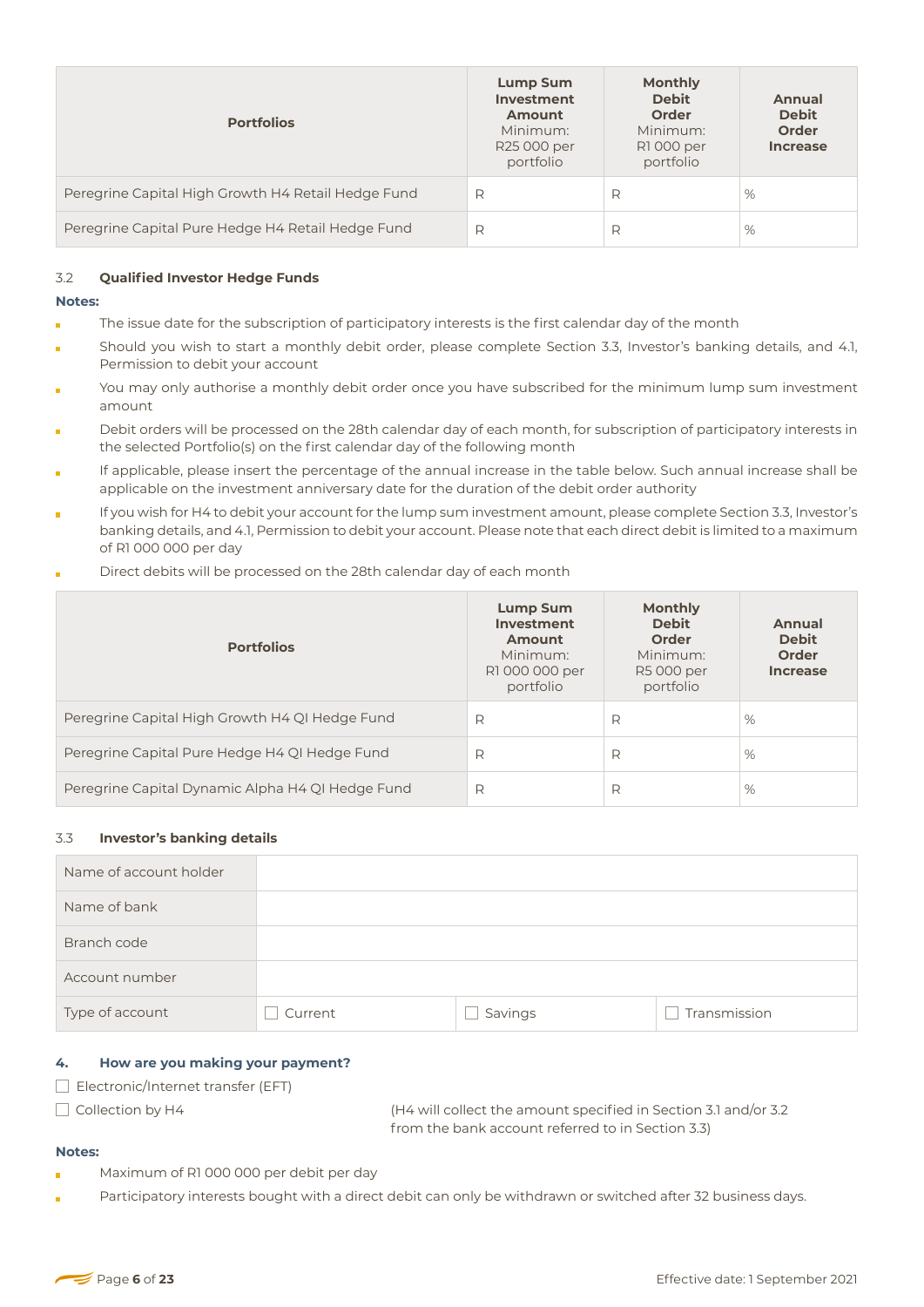# 4.1 **Permission to debit your account**

# **Notes:**

- Monthly debit orders will automatically be cancelled if funds are returned from the bank after 3 consecutive dealing cycles. If a debit order is returned by the bank due to insufficient funds being available or for any other reason, then no additional subscription will be processed.
- I/We, the undersigned signatory(ies) of the bank account holder, hereby authorise H4 to withdraw from my/our South African bank account in Section 3.3, the debit order investment amounts detailed in Section 3.1 or 3.2, on the 28th calendar day of each month, for the purchase of participatory interests in the selected Portfolio(s) on the first calendar day of the following month for Qualified Investor Funds or the first business day of the following month for Retail Hedge Funds. All such withdrawals from my/our account will be treated as though signed personally by me/ us, and I/we request the bank to debit my/our account with these drawings.
- I/We, the undersigned signatory(ies) of the bank account holder, hereby authorise H4 to withdraw from my/our South African bank account in Section 3.3, the direct debit investment amounts detailed in Section 3.1 and/or 3.2. All such withdrawals from my/our account will be treated as though signed personally by me/us, and I/we request the bank to debit my/our account with these drawings.

| <b>1st Signatory</b> |                                                               |             |  |
|----------------------|---------------------------------------------------------------|-------------|--|
| <b>Name</b>          | <b>Signature</b><br>(or duly<br>authorised<br>representative) | <b>Date</b> |  |
| <b>2nd Signatory</b> |                                                               |             |  |
| <b>Name</b>          | <b>Signature</b><br>(or duly<br>authorised<br>representative) | <b>Date</b> |  |

# **5. Income distribution**

This investment may earn income distributions (interest and/or dividends). H4 will automatically reinvest income distributions earned on this investment, which means the Investor will receive additional participatory interests.

Please indicate if the income distributions should be paid into the Investor's bank account

 $\Box$ 

# **6. Investor declaration and consent**

By signing below, I/we, (or for and on behalf of the Investor), confirm that:

- 6.1 I/we agree to answer any questions on the source of the funds used for payment of this investment and to provide additional information if required:
- 6.2 I am/we are aware of, and consent to, all fees and costs relating to this investment (including the cost of buying/ selling participatory interests and H4's fees, which include a monthly management fee and quarterly performance fee). I am/We are aware that there are further permissible deductions from the Portfolio(s) (e.g. audit fees, trustee and custodian fees) that may impact on the value of this investment;
- 6.3 I/we have been free to obtain such independent legal, financial, tax and/or other professional advice in relation to this application and have taken, or otherwise dispensed with, such advice;
- 6.4 I/we understand that H4 may be legally obliged to disclose the information contained in this form to the South African Revenue Services, and do not object to this disclosure;
- 6.5 I/we hereby waive any claims against the Portfolio(s), Peregrine Capital, H4 and any of their employees, officers and agents for liability, loss, damage or expense in connection with taxes, penalties or interest levied on the Investor. Any such person may accept the benefit of this waiver at any time in any manner;
- 6.6 I/we agree to compensate H4 and its employees, agents, officers and directors for all liability, loss, damage and expense that results directly or indirectly from H4 having acted on any information provided by me/us or on my/our behalf, in or pursuant to this application;
- 6.7 I/we consent to receiving all communication and information relating to this investment electronically;
- 6.8 I/we consent to H4 collecting, processing, storing and sharing our personal information in the normal course of business and according to the H4 Hedge Fund Portfolios Terms and Conditions;
- 6.9 I/we acknowledge that any information supplied to H4 in terms of this application is provided voluntarily to H4;
- 6.10 I/we agree that our personal information may be collected and verified from another source, if not collected directly from me/us.

By signing below, I/we, (or for and on behalf of the Investor), represent and warrant that:

- 6.11 I/we have the necessary authority to sign this form in a representative capacity and that this transaction is within my/ our powers;
- 6.12 the Investor has full contractual capacity to enter into this application form;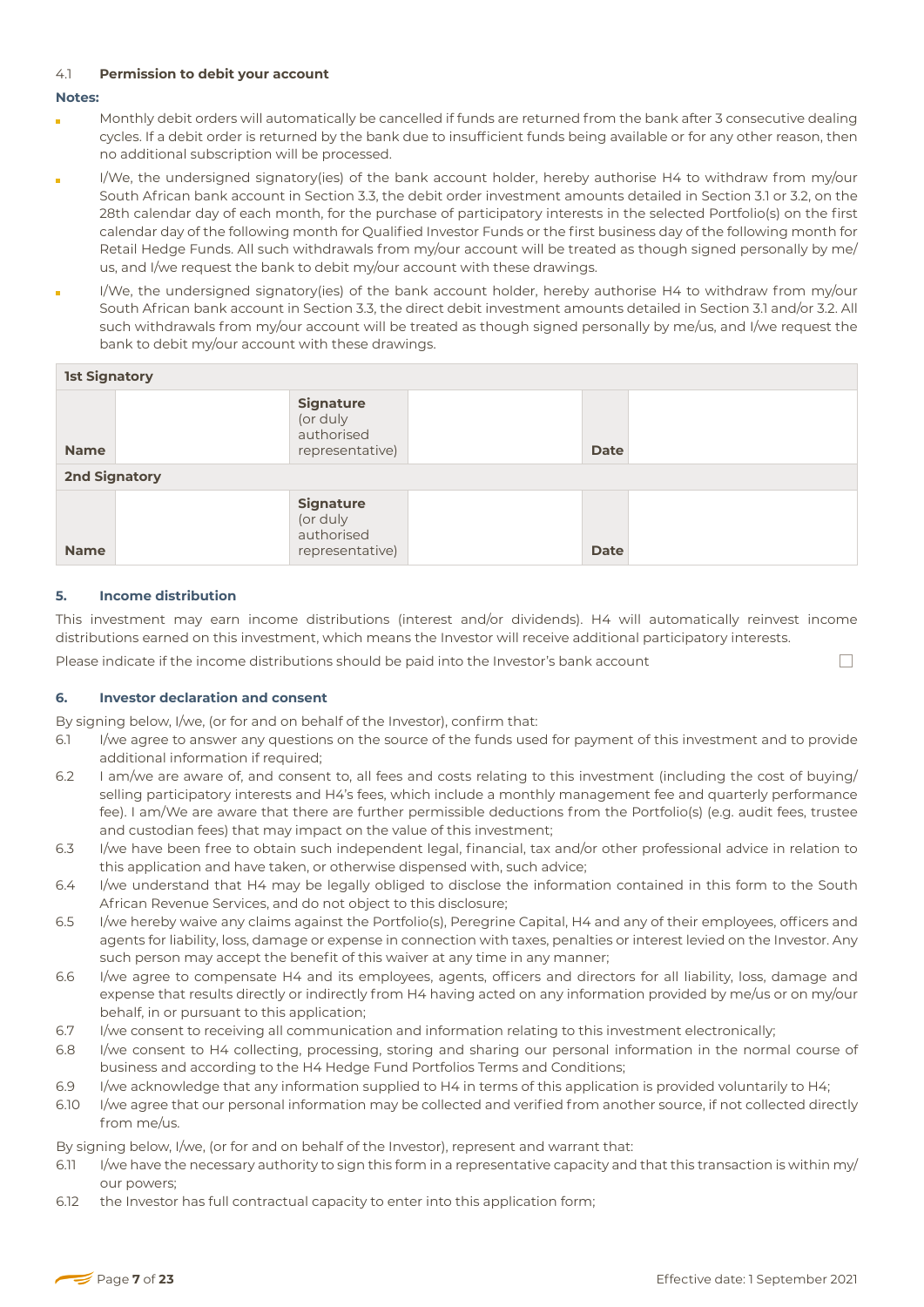- 6.13 all information provided in this form and all other documents signed by us in connection with this application form, whether in my/our handwriting or not, is true and correct;
- 6.14 I am/we are responsible for the accuracy and completeness of all answers, statements or other information provided by me/us, or on my/our behalf;
- 6.15 *I/we have read, understood and agree to the latest H4 Hedge Fund Portfolios Terms and Conditions;*
- 6.16 I/we have read and understood the latest Minimum Disclosure Document(s) and the Key Investor Information Document(s);
- 6.17 I/we have read and understood the risk profile of the Portfolio(s) and we understand that it is my/our obligation to familiarise myself/ourselves with and accept the risks associated with this investment. I/We further understand that there are no guarantees with regard to our capital and the performance of the Portfolios;
- 6.18 In terms of the Prevention of Organised Crime Act of 1998 ("POCA"), the funds for this investment come from a legitimate source. I/We also confirm that my/our income and investments are not in any way affected by the contraventions and prohibitions as set out in both the Protection of Constitutional Democracy Against Terrorist and Related Activities Act of 2004 ("POCDATARA"), and the Financial Intelligence Centre Act of 2001 ("FICA"), and that H4 will not be contravening POCDATARA and FICA by entering into a business relationship with me/us;
- 6.19 I/we have not received advice from H4 or Peregrine Capital regarding this investment;
- 6.20 where the Investor is a trust and there are deficiencies in the trust deed which may impact on the validity of the trust, the deed and/or any agreements ("the agreements") entered into between H4 and the trust, I/we hereby waive any and all rights, claims, demands and causes of action which I/we may have against H4, as a result of any losses, damages, liabilities, costs and/or expenses which we may suffer and/or incur in consequence of any deficiencies in the trust, the deed and/or the agreements. I/We furthermore indemnify H4 against all loss, damage, liabilities, costs and expenses which H4 may incur as a result of any action by any person, caused by, arising from or related to any deficiencies in the trust, the deed or the agreements.

# 6.21 **Self-certified qualified investor declaration**

- If you are investing in a Portfolio(s) listed in Section 3.1, please complete this self-certified qualifies investor declaration  $\Box$ I/we declare that the Investor is a self-certified qualified investor for the purposes of Collective Investment
- Schemes Control Act, No. 45 of 2002
- The Investor is a self-certified qualified investor because 2 of the following statements are applicable:
- $I$  the Investor has invested a minimum amount of R1 000 000 per Portfolio;
- **and**
- $\Box$ I/we have demonstrable knowledge and experience in financial and business matters which would enable me/ us to assess the merits and risk of a hedge fund investment; **or**
- $\Box$ I/we have appointed a financial adviser who has demonstrable knowledge and experience to advise me/us regarding the merits and risks of a hedge fund investment.

| <b>1st Signatory</b> |                                                               |             |  |
|----------------------|---------------------------------------------------------------|-------------|--|
| <b>Name</b>          | <b>Signature</b><br>(or duly<br>authorised<br>representative) | <b>Date</b> |  |
| <b>2nd Signatory</b> |                                                               |             |  |
| <b>Name</b>          | <b>Signature</b><br>(or duly<br>authorised<br>representative) | <b>Date</b> |  |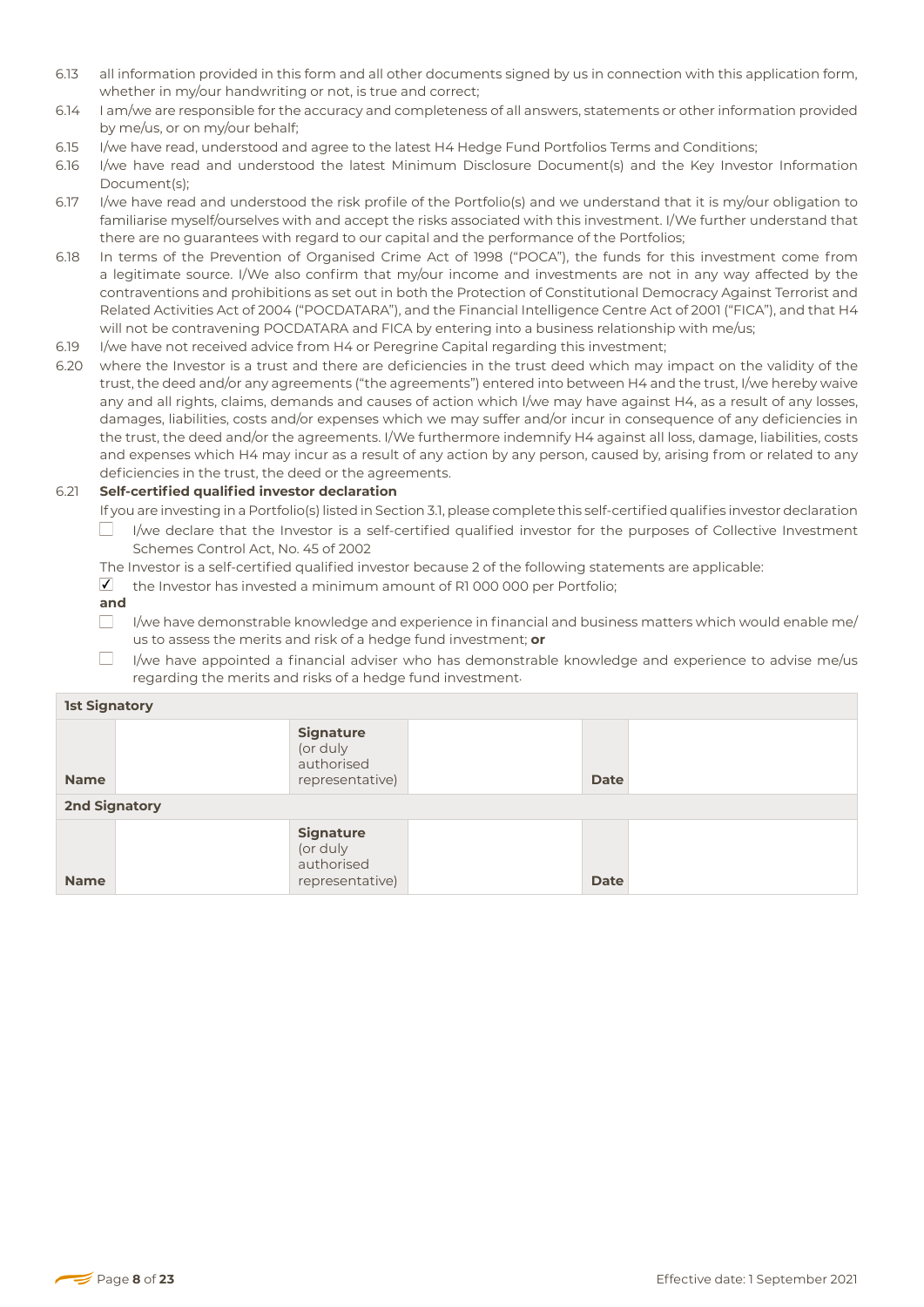#### **ANNEXURE A**

# **FOREIGN ACCOUNT TAX COMPLIANCE ACT ("FATCA") AND OECD COMMON REPORTING STANDARD ("CRS") SELF-CERTIFICATION FORM**

In terms of the Intergovernmental Agreement entered into between the governments of South Africa and the United States to improve international tax compliance and to implement FATCA ("the SA IGA"), H4 is required to collect certain information from each Investor in order to identify and classify Investors correctly according to the SA IGA, and report on these Investors to the South African Revenue Services ("SARS"). Where necessary, if these Investors are identified as Specified US Persons, SARS may exchange this information with the United States Internal Revenue Service ("IRS").

In terms of CRS, South African financial institutions may also be legally required to obtain and report certain information contained in this form and on Investors' investments to SARS, where Investors are tax resident in foreign jurisdictions. SARS may exchange this information with tax authorities of a foreign jurisdiction(s), pursuant to intergovernmental agreements to exchange financial account information.

#### **Notes:**

- The Investor's application form will not be processed if this Annexure A is not completed in its entirety
- Please consult the definitions as set out in Annexure D
- Should the Investor be in doubt regarding the Investor's classification, after considering the definitions set out in Annexure D, H4 recommends that the Investor consults a tax adviser in this regard.

#### **1. US person status**

| 1.1 |  | In which country is the Investor incorporated/registered/organised? |  |
|-----|--|---------------------------------------------------------------------|--|
|     |  |                                                                     |  |

- 1.2 If the Investor is incorporated, registered or organised in the United States, and is as such, a US Person, please confirm whether the Investor is a Specified US Person,
	- YesNo

If "Yes", please provide the Investor's Tax Identification Number ("TIN")

#### If "No", please complete points 1.3 and 1.4 below

1.3 If the Investor is incorporated, registered or organised in the United States, and is not a Specified US Person, please confirm which category of exemption from Specified US Person the Investor falls into. Please also provide supporting documentation confirming this status where possible

1.4 If the Investor is exempt, but unable to provide any documentary evidence to this effect, please state the reason for this

### **2. Investor's FATCA classification**

#### **Only complete this Section 2 if you are not a US person**

If you indicated in Section 1 above that the Investor is incorporated, registered or organised in the United States, and is as such a US Person, please do not complete Section 2.

2.1 The Investor is a Financial Institution, in terms of FATCA

YesNo

If "Yes", please complete points 2.2 to 2.3 below as applicable

- 2.2 Please provide the Investor's Global Intermediary Identification Number (GIIN).
- 2.3 If the Investor is unable to provide a GIIN, please indicate the Investor's FATCA status by selecting one of the three options below

| <b>Option 1</b>                                                                                         |     |    |
|---------------------------------------------------------------------------------------------------------|-----|----|
| The Investor is a Non-Reporting Financial Institution                                                   | Yes | No |
| If "Yes", please specify which Non-Reporting Financial<br>Institution category the Investor falls under |     |    |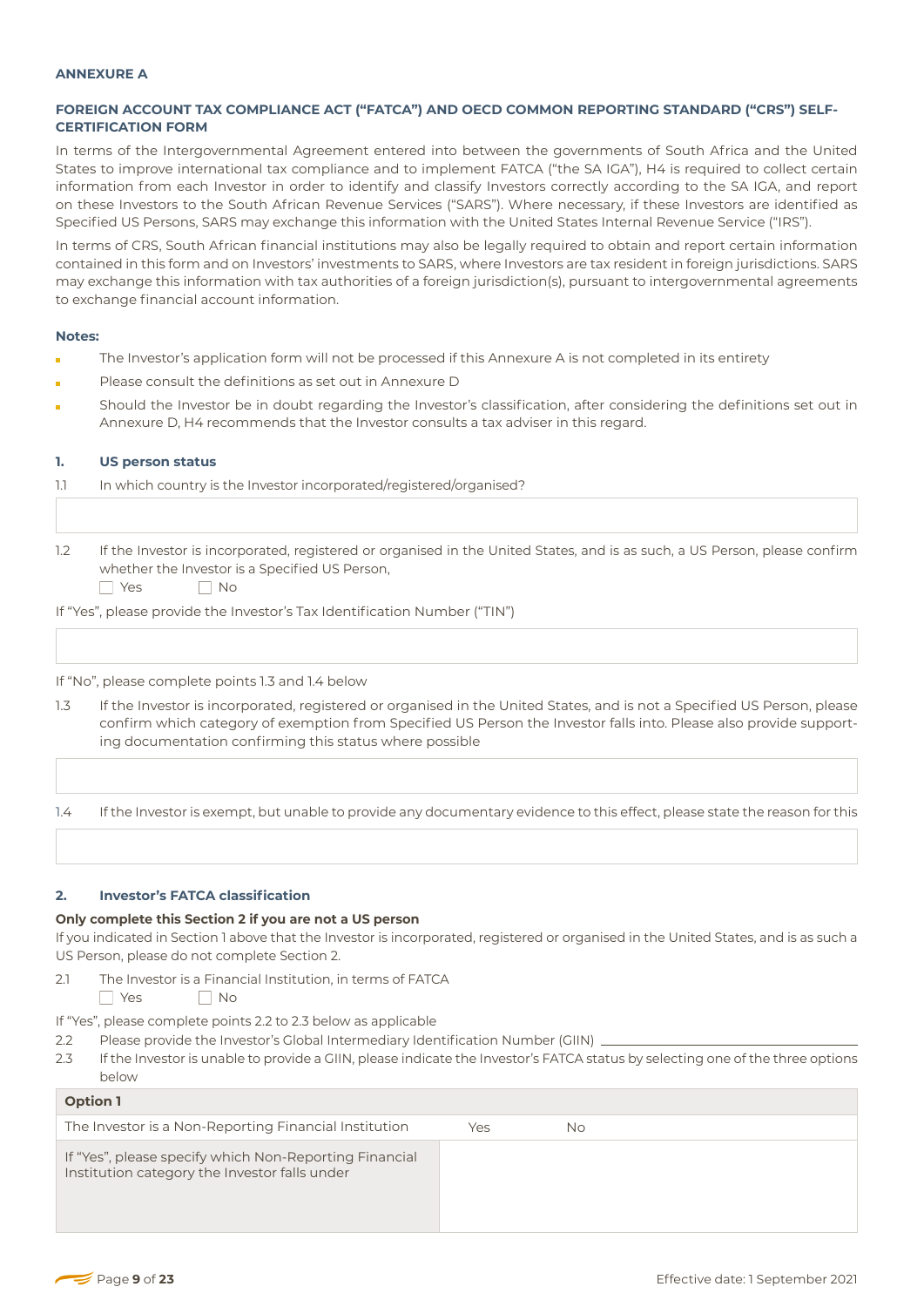| <b>Option 2</b>                                                                                                                                       |     |           |
|-------------------------------------------------------------------------------------------------------------------------------------------------------|-----|-----------|
| The Investor is a Certified Deemed Compliant Foreign<br>Financial Institution or Exempt Beneficial Owner                                              | Yes | <b>No</b> |
| If "Yes", please specify which category of Certified<br>Deemed Compliant Financial Institution or Exempt<br>Beneficial Owner the Investor falls under |     |           |
| <b>Option 3</b>                                                                                                                                       |     |           |
| The Investor is a Non-Participating Financial Institution                                                                                             | Yes | No        |

If the Investor is not a Financial Institution in terms of point 2.1 above, then the Investor must select one of the classifications in points 2.4 and 2.5. Should the Investor fail to select either of the classifications set out in 2.4 or 2.5 below, H4 will assume that the Investor is a Non-Participating Financial Institution.

2.4 The Investor is an Active Non-Financial Foreign Entity ("NFFE") YesNo

If "Yes", please specify which category of Active NFFE the Investor falls under

2.5 The Investor is a Passive NFFE YesNo

If "Yes", Section 2 of Annexure B must be completed for every Controlling Person of the Investor

# **3. Investor's CRS classification**

3.1 Please provide the details of the tax registration information pertaining to the entity

| <b>TIN</b> | <b>Country of issue</b> | Is the entity considered to be<br>tax resident of this country? |           |
|------------|-------------------------|-----------------------------------------------------------------|-----------|
|            |                         | Yes                                                             | <b>No</b> |
|            |                         | Yes                                                             | <b>No</b> |

If the Investor is unable to provide a TIN, please state the reason

If the Investor has no residence for tax purposes (e.g. because of fiscal transparency) please provide the address of the Investor's principal office below (this will serve as a proxy for the Investor's country of tax residence)

| Unit number   | Complex name |             |  |
|---------------|--------------|-------------|--|
| Street number | Street/Farm  |             |  |
| Suburb        |              |             |  |
| City/Town     |              | Postal code |  |
| Country       |              |             |  |

3.2 If the Investor certified in point 3.1 above that the Investor is a foreign tax resident or has a foreign principal office address, please complete the information requested below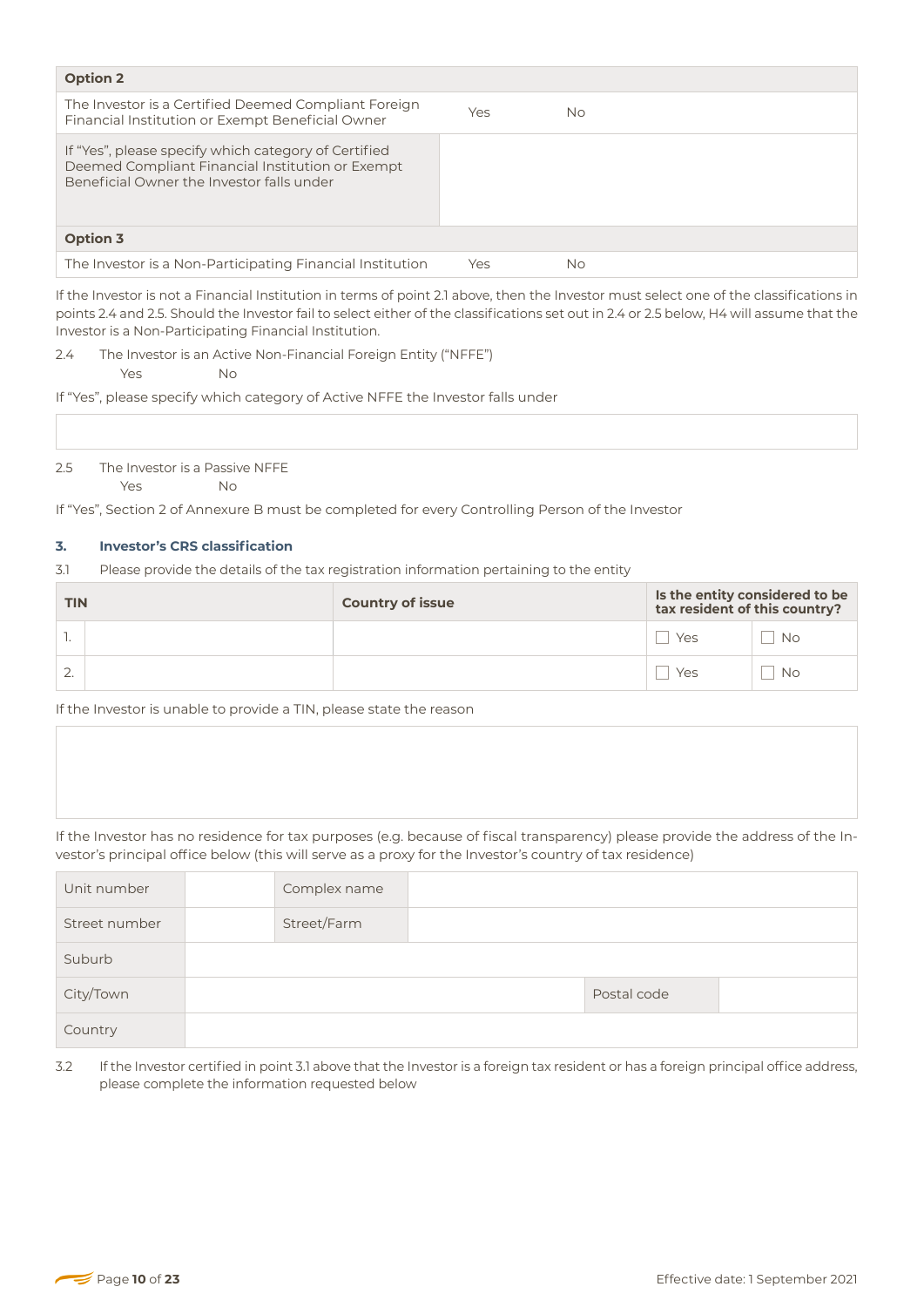The Investor is

| 3.2.1. | a corporation which regularly trades its stock on one or more established securities market(s)<br>or is a corporation which is a related entity of such a corporation<br>If "Yes", please provide the name(s) of the established securities market(s) on which the<br>corporation or its related entity regularly trades: | <b>Nes</b> | <b>No</b><br>L.                          |
|--------|---------------------------------------------------------------------------------------------------------------------------------------------------------------------------------------------------------------------------------------------------------------------------------------------------------------------------|------------|------------------------------------------|
|        | 3.2.2. a Governmental Entity                                                                                                                                                                                                                                                                                              | l Yes      | <b>No</b><br>L                           |
|        | 3.2.3. an International Organisation                                                                                                                                                                                                                                                                                      | l Yes      | <b>No</b><br>$\mathbf{L}$                |
|        | 3.2.4. a Central Bank                                                                                                                                                                                                                                                                                                     | l Yes      | <b>No</b><br>e e                         |
| 3.2.5. | an Active NFE that is not described in (a) to (d) above                                                                                                                                                                                                                                                                   | l Yes      | <b>No</b><br>$\mathbb{F}^{\mathbb{Z}^d}$ |
| 3.2.6. | a Financial Institution, in terms of the CRS<br>If "Yes", please provide the Investor's GIIN obtained for FATCA purposes, if held                                                                                                                                                                                         | l Yes      | <b>No</b><br>L.                          |
|        | 3.2.7. If "Yes" to point 3.2.6, please also advise whether the Investor is an Investment Entity, located in<br>a Non-Participating Jurisdiction and managed by another Financial Institution                                                                                                                              | <b>Nes</b> | <b>No</b><br>L.                          |
|        | 3.2.8. a Passive NFE<br>note: a Passive NFE also includes an Investment Entity described in 3.2.7                                                                                                                                                                                                                         | Yes        | <b>No</b><br>r.                          |

If "Yes" to point 3.2.6 or 3.2.7, Section 3 of Annexure B must be completed for every Controlling Person of the Investor

### **4. Declaration and consent**

By signing below, I/we, (or for and on behalf of the Investor), hereby:

- 4.1 confirm that I/we have read and understood the contents of this form, including the self-certifications set out herein;
- 4.2 warrant that all the information provided by me/us is true and correct in all material aspects, to the best of my/our knowledge and belief;
- 4.3 confirm that should any of the information contained herein cease to be correct, I/we will notify H4 of the change immediately;
- 4.4 understand that H4 may be legally obliged to disclose the information contained in this form to the South African Revenue Services, and do not object to this disclosure.

| <b>1st Signatory</b> |                                                               |  |             |  |  |
|----------------------|---------------------------------------------------------------|--|-------------|--|--|
| <b>Name</b>          | <b>Signature</b><br>(or duly<br>authorised<br>representative) |  | <b>Date</b> |  |  |
| <b>2nd Signatory</b> |                                                               |  |             |  |  |
| <b>Name</b>          | <b>Signature</b><br>(or duly<br>authorised<br>representative) |  | <b>Date</b> |  |  |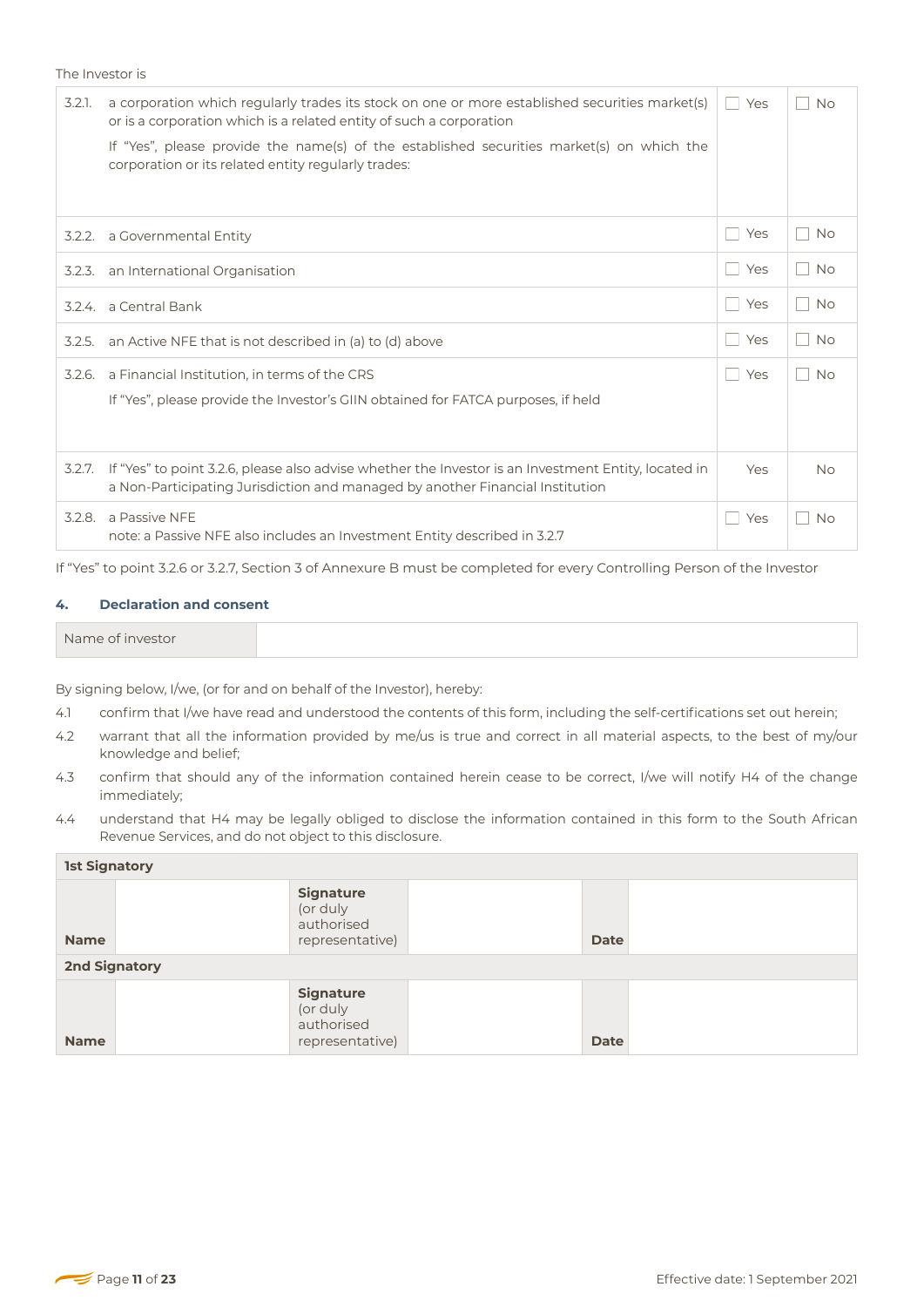### **ANNEXURE B**

# **ADDITIONAL INFORMATION REQUIRED IN TERMS OF FICA AND CONTROLLING PERSON SELF-CERTIFICATION**

### **Notes:**

- 1. Each person acting on behalf of the Investor, and the persons mentioned in Annexure A, will need to complete Annexure B.
- 2. Where the investor has certified in Annexure A that the Investor is a Passive NFFE, or a Passive NFE (which includes an Investment Entity located in a Non-Participating Jurisdiction and managed by another Financial Institution), all the details below must be completed for every Controlling Person of the Investor.
- 3. The Investor can be either a Passive NFFE or a Passive NFE, or both.
- 4. A Controlling Person, for the purposes of completing this Annexure B, is each person or entity in respect of whom/ which H4 must obtain information in terms of FICA, when identifying the Investor as required by FICA.
- 5. In determining the Controlling Person of the Investor, H4 may rely on the FICA information obtained from the Investor.
- 6. Copies of this annexure can be made as required and must accompany the fully completed application form.
- 7. The information required is mandatory to meet legislative requirements and therefore, the application will not be processed without receiving the additional information for each applicable party.

#### **Please indicate whether the Investor is:**

| A Passive NFFE (as defined in terms of FATCA)  | Yes | <b>No</b> |
|------------------------------------------------|-----|-----------|
| A Passive NFE (as defined in terms of the CRS) | Yes | <b>No</b> |

Please complete:

- Section 1: details of Controlling Person;
- Section 2 if you have indicated that the Investor is a Passive NFFE; and/or
- Section 3 if you have indicated that the Investor is a Passive NFE.

#### **Please indicate on whose behalf this Annexure B is being completed for:**

| Trust; and/or       | Founder/Donor; and/or                | Trustee; and/or       |
|---------------------|--------------------------------------|-----------------------|
| Beneficiary; and/or | Authorised person; and/or            | Company; and/or       |
| Director; and/or    | Shareholder in excess of 25%; and/or | Other, please specify |
|                     |                                      |                       |

#### **1. Details of controlling person**

#### 1.1 **Type of person**

|--|

# If "Other", please provide details:

# 1.1.1 **Entity**

| Full registered name                                    |  |
|---------------------------------------------------------|--|
| Trading name (if applicable)                            |  |
| Registration number                                     |  |
| Date of incorporation/<br>registration/organisation     |  |
| Country of incorporation /<br>registration/organisation |  |
| Nature of business                                      |  |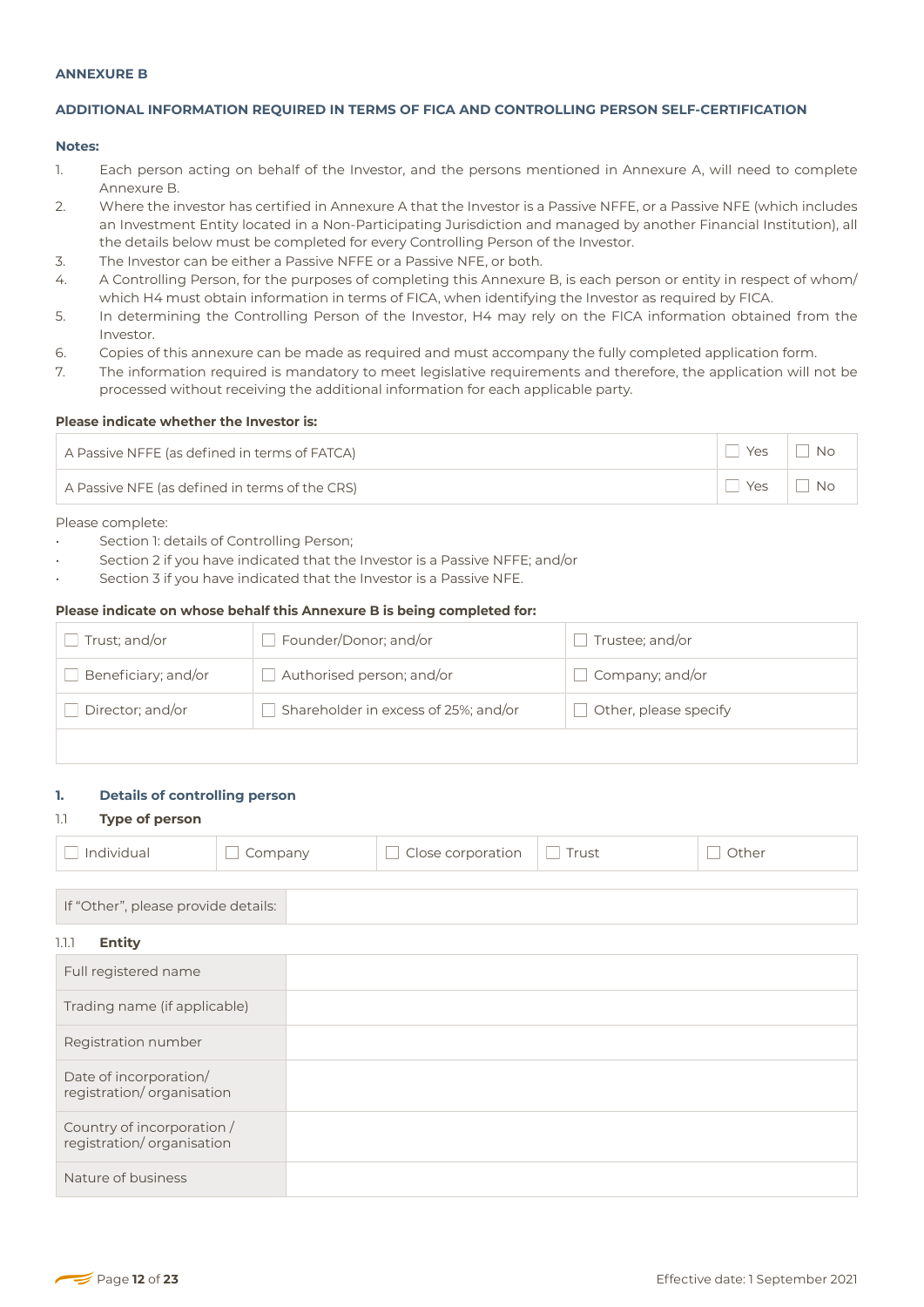| Industry of business                                                                                              |  |
|-------------------------------------------------------------------------------------------------------------------|--|
| Jurisdiction(s)                                                                                                   |  |
| Tax identification number                                                                                         |  |
| Country of issue                                                                                                  |  |
| Type of interest and percentage<br>of control, where applicable<br>e.g. shareholder (30%),<br>or trustee of trust |  |
| If a beneficiary, details of how<br>the beneficiary is determined                                                 |  |

# 1.1.2 **Individual**

| Title                                                                                                      |  | Initial(s)       |  |  |
|------------------------------------------------------------------------------------------------------------|--|------------------|--|--|
| First name(s)                                                                                              |  |                  |  |  |
| Surname                                                                                                    |  |                  |  |  |
| Capacity in which acting on<br>behalf of the Investor                                                      |  |                  |  |  |
| SA Identity number                                                                                         |  |                  |  |  |
| SA passport number                                                                                         |  | Expiry date      |  |  |
| If no South African identity number is available, please provide all passport numbers and country of issue |  |                  |  |  |
| Passport number                                                                                            |  | Date of expiry   |  |  |
| Country of issue                                                                                           |  |                  |  |  |
| Passport number                                                                                            |  | Date of expiry   |  |  |
| Country of issue                                                                                           |  |                  |  |  |
| Date of Birth                                                                                              |  | Country of Birth |  |  |
| Country(ies) of citizenship                                                                                |  |                  |  |  |
| Country(ies) of residence                                                                                  |  |                  |  |  |
| Country(ies) of nationality                                                                                |  |                  |  |  |

# 1.1.3 **Type of control**

| Type of interest and percentage of control,<br>where applicable, e.g. shareholder (30%), or<br>trustee of trust, or CEO of a company |  |
|--------------------------------------------------------------------------------------------------------------------------------------|--|
| If a beneficiary, details of how the beneficiary<br>is determined                                                                    |  |

# 1.2 **Information on Controlling Person (only applicable to individuals)**

- 1.2.1 Are you a Domestic Prominent Influential Person, or a Foreign Prominent Public Official? (Please refer to Annexure C for a list of the functions this refers to)
	- YesNo

If "Yes" above, please provide the details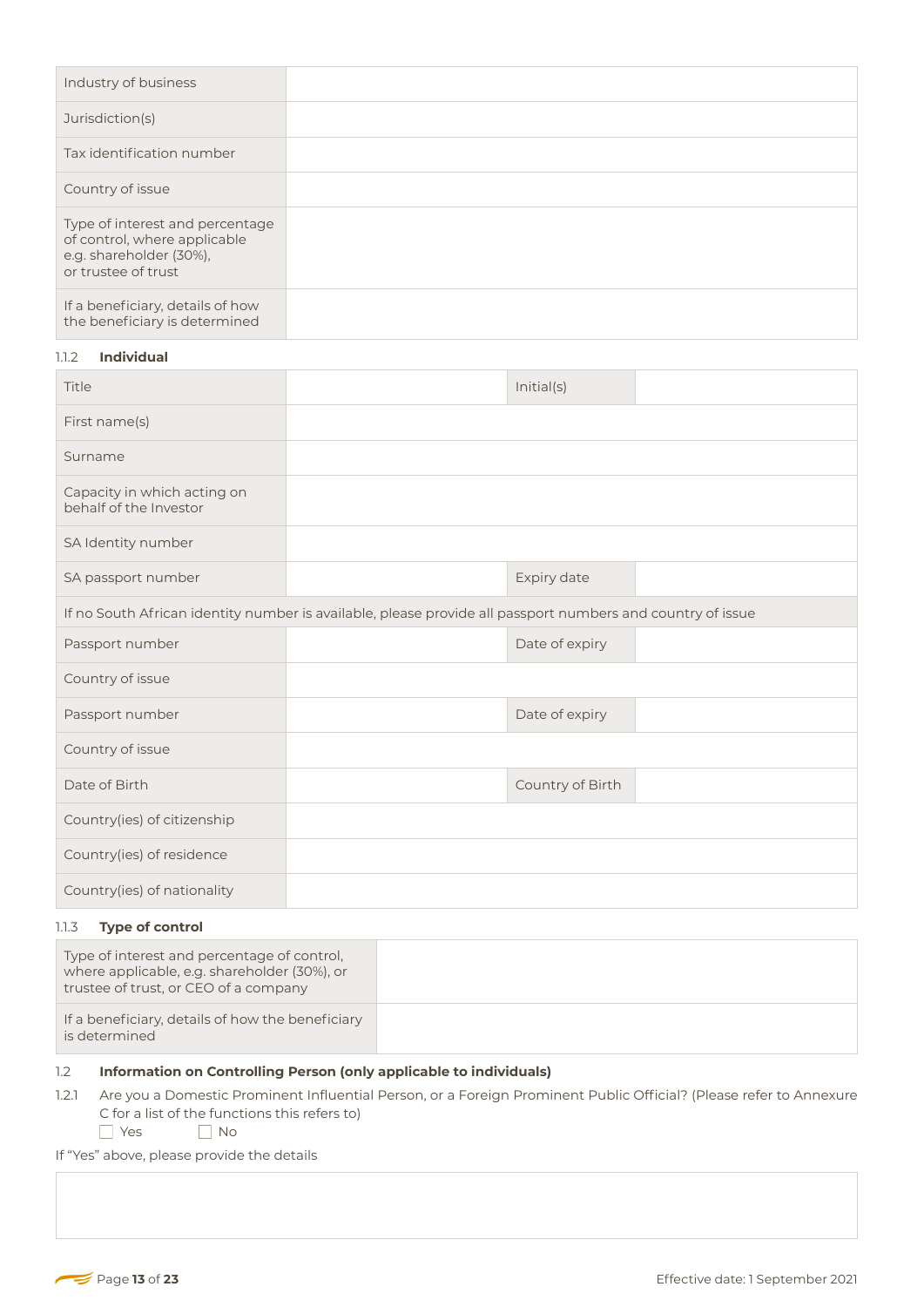If "No", are you a family member or a close associate of a Domestic Influential Person, or a Foreign Prominent Public Official? (Please refer to Annexure C for a list of the functions this refers to) YesNo

If "Yes", please provide the details

#### 1.2.2 **Links to other countries**

Please indicate if you have links, business and/or close personal links with regular contact, with a country outside South Africa

YesNo

If "Yes", please state the nature of the links

# **1.3 Address and contact particulars**

# 1.3.1 **Registered physical/residential address**

| Unit number   | Complex name |             |  |
|---------------|--------------|-------------|--|
| Street number | Street/Farm  |             |  |
| Suburb        |              |             |  |
| City/Town     |              | Postal code |  |
| Country       |              |             |  |

# 1.3.2 **Head office address**, if applicable and if different to registered address

| Unit number   | Complex name |             |  |
|---------------|--------------|-------------|--|
| Street number | Street/Farm  |             |  |
| Suburb        |              |             |  |
| City/Town     |              | Postal code |  |
| Country       |              |             |  |

# 1.3.3 **Business address**, if applicable and if different to registered address

| Unit number   | Complex name |             |  |
|---------------|--------------|-------------|--|
| Street number | Street/Farm  |             |  |
| Suburb        |              |             |  |
| City/Town     |              | Postal code |  |
| Country       |              |             |  |

# 1.3.4 **Postal address**

| Same as registered address |  | Same as head office address |  | Same as business address |  |
|----------------------------|--|-----------------------------|--|--------------------------|--|
| PO Box No.                 |  | Private Bag No.             |  | Postnet Suite No.        |  |
| Suburb                     |  |                             |  | Postal code              |  |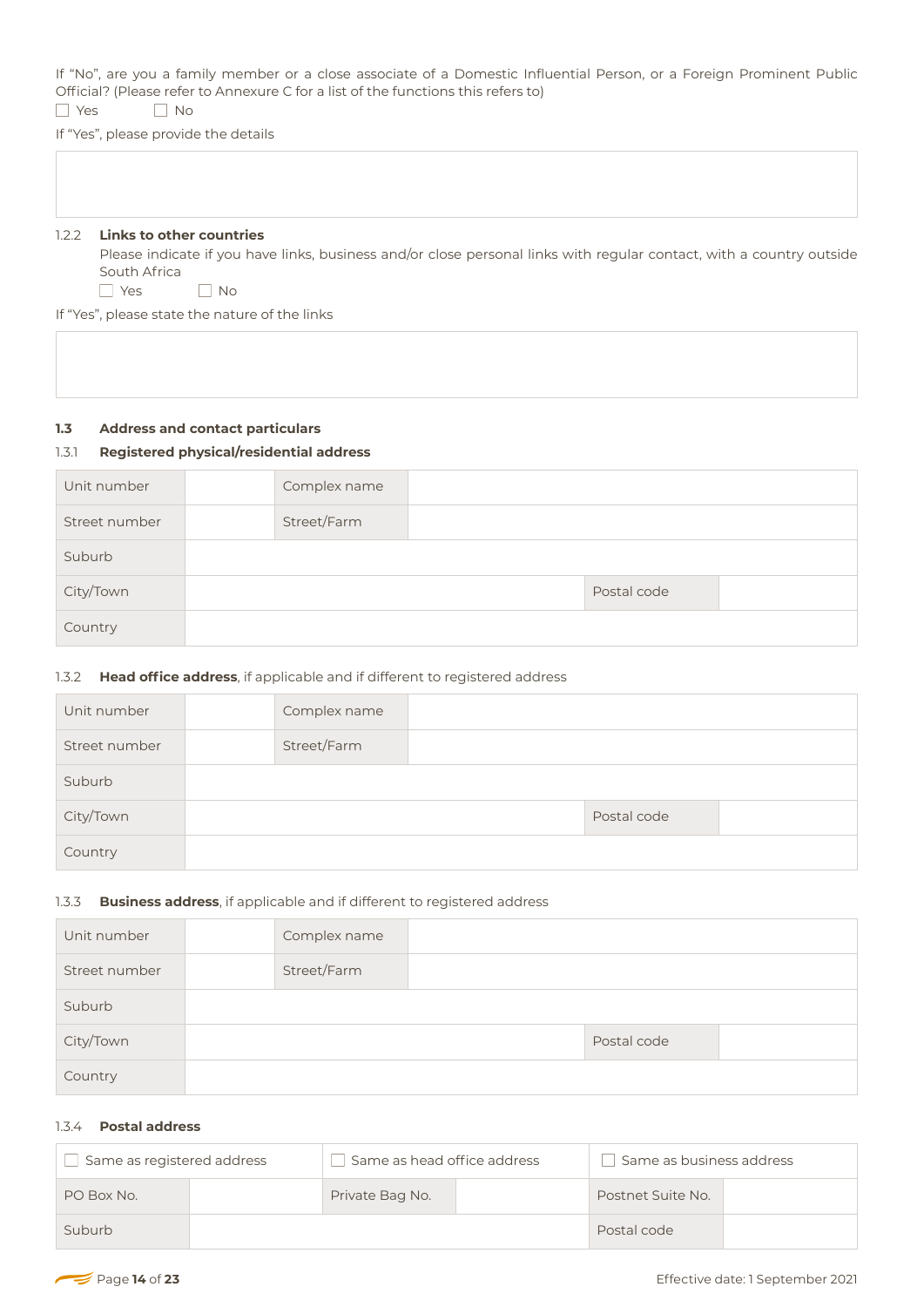**Contact details** 

(International dialling code + area code + number)

| Home          | Work |  |
|---------------|------|--|
| Mobile        |      |  |
| Email address |      |  |

### **2. FATCA controlling person self-certification**

**Notes:** If the Investor is a Passive NFFE please complete section 2. If not, please complete section 3 of Annexure B Please provide the following information in respect of the Controlling Person

- 2.1 Where the Controlling Person is an individual, is he or she a US citizen or resident in the US for tax purposes
	- Yes No
- 2.2 If "Yes", is the Controlling Person a Specified US Person
	- **No** Yes **No**
- 2.3 Where the Controlling Person is an entity, is it incorporated or organised in the United States, and as such a US Person **No** Yes No

If the Controlling Person is a US Person in terms of 2.3, but is not a Specified US Person in terms of 2.2, please state the category of exemption from Specified US Person the Controlling Person falls into. Please also provide supporting documentation confirming this, where possible.

If "Yes" to 2.1 or 2.3, please provide the TIN for the Controlling Person

If the Investor/Controlling Person is unable to provide a TIN for the Controlling Person, please state the reason

### **3. CRS controlling person self-certification**

**Notes:** If the Investor is a Passive NFE please complete this section

# 3.1 **Country(ies) of Residence for Tax Purposes of the Controlling Person**

|          | <b>Country(ies) of Residence for Tax Purposes</b> | <b>TIN</b> |
|----------|---------------------------------------------------|------------|
|          |                                                   |            |
| <u>.</u> |                                                   |            |

3.2 If the Controlling Person is unable to provide a TIN, please state the reason

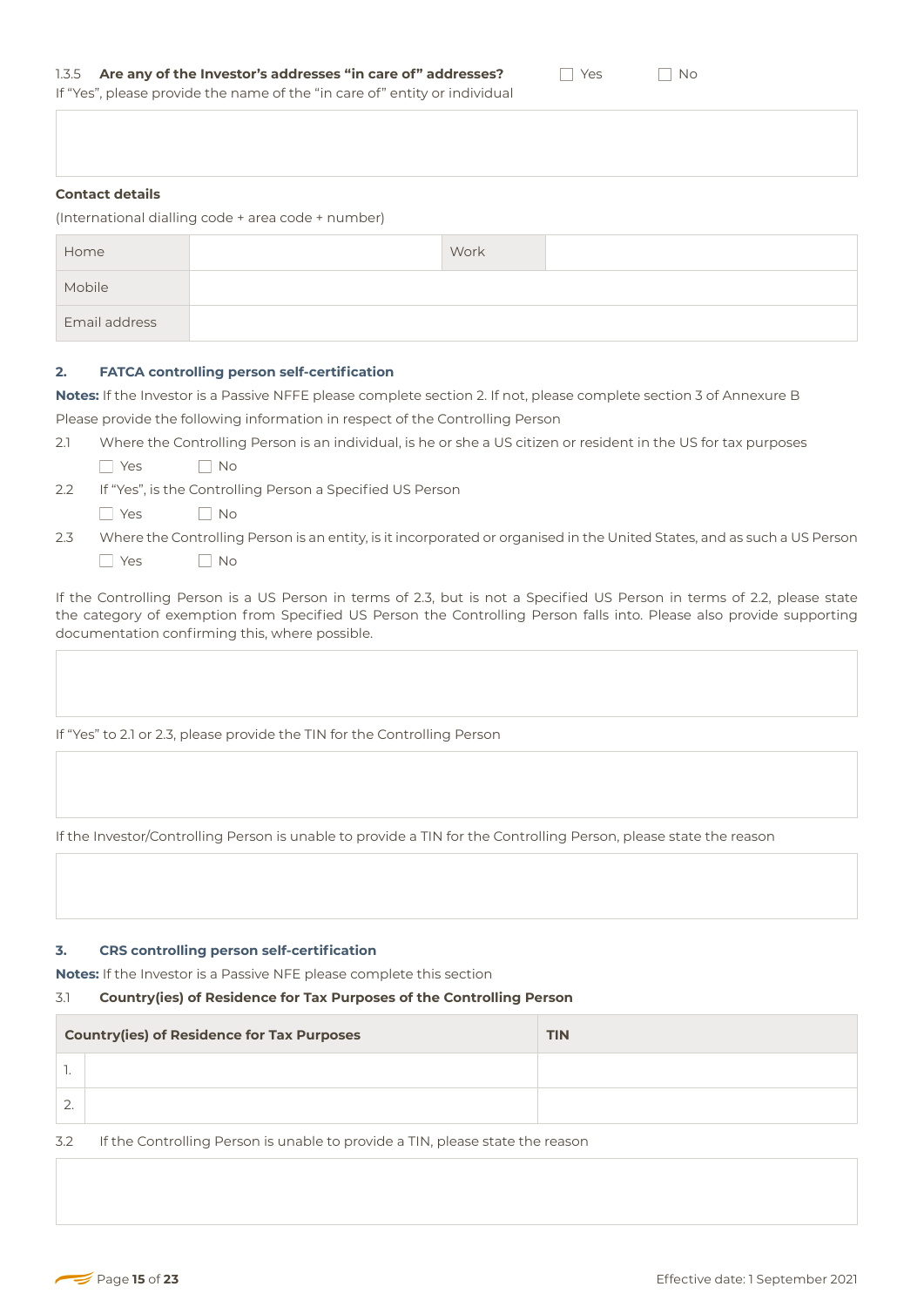3.3 If the Controlling Person has no residence for tax purposes (e.g. because of fiscal transparency), please provide the address of the Controlling Person's principal office below (this will serve as a proxy for the Controlling Person's country of tax residence)

| Unit number   | Complex name |             |  |
|---------------|--------------|-------------|--|
| Street number | Street/Farm  |             |  |
| Suburb        |              |             |  |
| City/Town     |              | Postal code |  |
| Country       |              |             |  |

# 3.4 If you certified that the Controlling Person is a foreign tax resident or has a foreign principal office address, please indicate the Controlling Person is

| 3.4.1. | a corporation which regularly trades its stock on one or more established securities market(s)<br>or is a corporation which is a related entity of such a corporation | Yes | <b>No</b> |
|--------|-----------------------------------------------------------------------------------------------------------------------------------------------------------------------|-----|-----------|
|        | If you answered "Yes", please provide the name(s) of the established securities market(s)<br>on which the corporation or its related entity regularly trades          |     |           |
|        |                                                                                                                                                                       |     |           |
|        | 3.4.2. a Governmental Entity                                                                                                                                          | Yes | <b>No</b> |
| 3.4.3. | an International Organisation                                                                                                                                         | Yes | <b>No</b> |
|        | 3.4.4. a Central Bank                                                                                                                                                 | Yes | <b>No</b> |
| 3.2.5. | a Financial Institution, in terms of the CRS                                                                                                                          | Yes | <b>No</b> |
|        | If "Yes", please provide the Controlling Person's GIIN obtained for FATCA purposes, if held                                                                           |     |           |
|        |                                                                                                                                                                       |     |           |

# **4. Declaration and consent**

| Name on whose behalf this declaration is being signed |
|-------------------------------------------------------|
|-------------------------------------------------------|

By signing below, I/we, (or for and on behalf of the Investor), hereby:

- 4.1 confirm that I/we have read and understood the contents of this Annexure B, including the self-certifications set out herein;
- 4.2 warrant that all the information provided by me/us is true and correct in all material aspects, to the best of my/our knowledge and belief;
- 4.3 confirm that should any of the information contained herein cease to be correct, I/we will notify H4 of the change immediately;
- 4.4 understand that H4 may be legally obliged to disclose the information contained in this form to the South African Revenue Services, and do not object to this disclosure.

| <b>1st Signatory</b> |                                                               |  |             |  |  |
|----------------------|---------------------------------------------------------------|--|-------------|--|--|
| <b>Name</b>          | <b>Signature</b><br>(or duly<br>authorised<br>representative) |  | <b>Date</b> |  |  |
| <b>2nd Signatory</b> |                                                               |  |             |  |  |
| <b>Name</b>          | <b>Signature</b><br>(or duly<br>authorised<br>representative) |  | <b>Date</b> |  |  |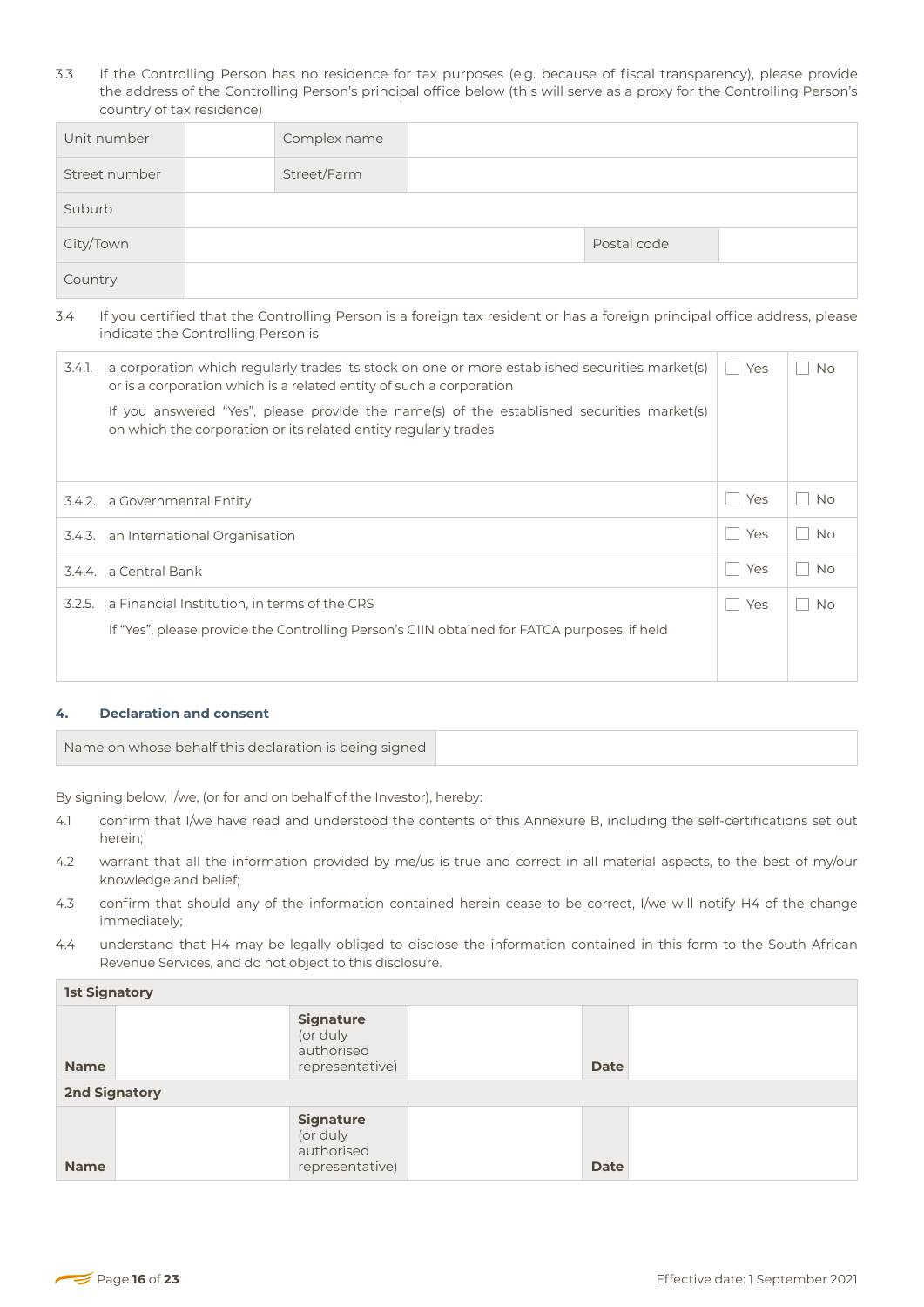# **ANNEXURE C FINANCIAL INTELLIGENCE CENTRE ACT, NO. 38 OF 2001 (FICA)**

# **FICA REQUIREMENTS**

FICA requires institutions to obtain and verify certain Investor information. It applies to all Investors of financial institutions and all persons authorised to act on behalf of the Investor.

# **Persons acting on behalf of another**

FICA documents for the Investor, various roleplayers within the entity and the person authorised to act on behalf of the Investor are required, in addition to the proof of authority to act, and Annexure B which must also be completed. H4 may request additional information to what is listed below, prior to accepting an application for investment.

# **Certified copies of documentation set out below must be submitted with the application from. H4 will accept electronic versions, but reserves the right to call for original certified copies.**

### **Notes:**

- 1. If your South African green bar-coded identification document or South African Smart Card ID is not available, please provide H4 a copy of either a South African passport, South African driver's licence or South African temporary identification document, together with a letter explaining why the South African green bar-coded identification document or South African Smart Card ID is not available.
- 2. The copy of the South African green bar-coded identification document, or South African Smart Card ID, or South African Passport, or South African driver's license, must be valid and reflect the person's full names or initials, surname, identity number and date of birth.
- 3. All South African identification documents must contain a verifiable photo of the person.

### **1. Listed companies**

- 1.1. Directors' resolution, including specimen signatures of each authorised signatory
- 1.2. Copy of South African green bar-coded identification document or South African Smart Card ID of each authorised signatory(ies)
- 1.3. SARS Income Tax and VAT Registration Number
- 1.4. Completed Annexure B (a separate annexure must be completed per authorised signatory)

# **2. Unlisted companies**

- 2.1. Documents for the unlisted company:
	- 2.1.1. CM1/COR15.1A/15.1B and CM9/COR14.1, where applicable, or otherwise documentary proof of the legal existence of the foreign company
		- 2.1.2. CM22/COR21.1
		- 2.1.3. CM29/COR39
	- 2.1.4. OR CIPC Disclosure Certificate
- 2.2. Verification of business address of the company, not older than 3 months
- 2.3. SARS Income Tax and VAT Registration Number
- 2.4. Directors' resolution, including specimen signatures of each authorised signatory
- 2.5. Copy of South African green bar-coded identification document or South African Smart Card ID, of the managing director, each authorised signatory and each individual owning 25% or more voting rights
- 2.6. Verification of shareholding from auditor, public officer, director or company secretary
- 2.7. Each entity owning 25% or more of the voting rights:
	- 2.7.1. Close corporation owning 25% or more voting rights: CK1 and CK2, if applicable, or CIPC Disclosure Certificate and verification of business address, not older than 3 months
	- 2.7.2. Trust owning 25% or more voting rights: Trust deed or other founding document and Letters of Authority, issued and stamped by the Master of the High Court
	- 2.7.3. Partnership owning 25% or more voting rights: partnership agreement
	- 2.7.4. Other entity owning 25% or more voting rights: founding document or constitution
	- 2.7.5. SA unlisted company owning 25% or more voting rights: CM1/COR15.1A or CIPC Disclosure Certificate
- 2.8. Completed Annexure B (a separate annexure must be completed for the managing director, each authorised signatory and each individual/entity owning 25% or more voting rights)

### **3. Close corporations**

- 3.1. CK1 and CK2, if applicable, or CIPC Disclosure Certificate
- 3.2. Verification of business address of the close corporation, not older than 3 months
- 3.3. SARS Income Tax and VAT Registration Number
- 3.4. Members resolution, including specimen signatures of each authorised signatory
- 3.5. Copy of South African green bar-coded identification document or South African Smart Card ID of each member and each authorised signatory
- 3.6. Completed Annexure B (a separate annexure must be completed per member and each authorised signatory)

# **4. Partnerships**

- 4.1. Partnership agreement
- 4.2. Partners' resolution, including specimen signatures of each authorised signatory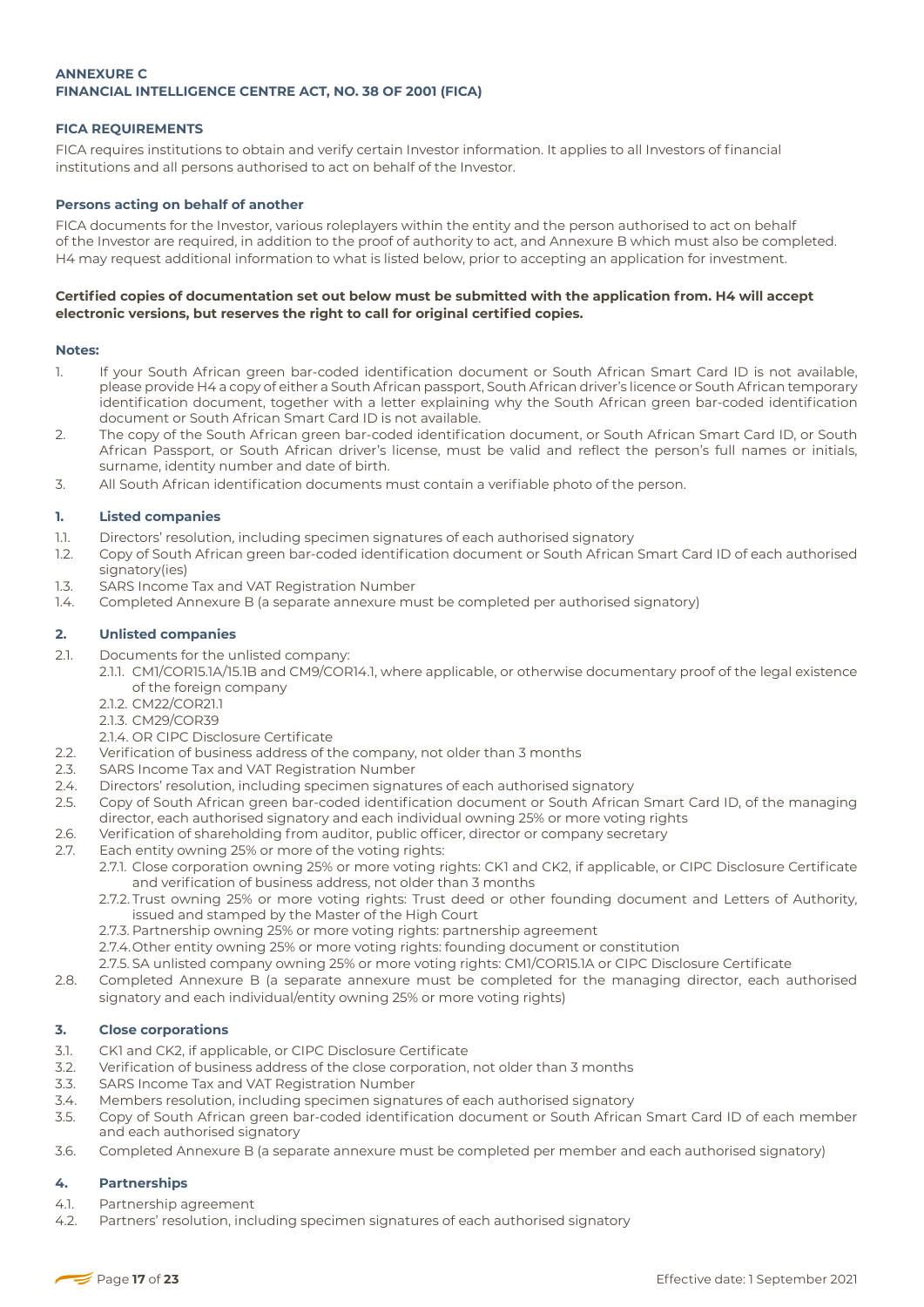- 4.3. Verification of business address of the partnership, not older than 3 months
- 4.4. Copy of South African green bar-coded identification document or South African Smart Card ID of each partner, each authorised signatory, and each person exercising control over the partnership
- 4.5. Completed Annexure B (a separate annexure must be completed for each partner and each authorised signatory)

# **5. Intervivos trusts**

- 5.1. Trust deed or founding document
- 5.2. Most recent Letters of Authority, issued and stamped by the Master of the High Court
- 5.3. ISARS Income Tax and VAT Registration Number, if applicable
- 5.4. Trustees' resolution, including specimen signatures of each authorised signatory
- 5.5. If the founder or any applicable party is deceased, a copy of the death certificate is required and in the event a trustee is deceased, new Letters of Authority, issued and stamped by the Master of the High Court, appointing the new trustee if required in terms of the trust deed
- 5.6. Copy of South African green bar-coded identification document or South African Smart Card ID of each trustee, each named beneficiary, the founder and each authorised signatory
- 5.7. Completed Annexure B (a separate annexure must be completed for each trustee, each named beneficiary, the founder and each authorised signatory)

### **6. Testamentary Trusts**

- 6.1. 6.1. Trust deed or Last Will and Testament
- 6.2. Death certificate in respect of the deceased
- 6.3. Letters of Authority, issued and stamped by the Master of the High Court
- 6.4. Trustees' resolution, including specimen signatures of each authorised signatory
- 6.5. Copy of South African green bar-coded identification document or South African Smart Card ID issued by the Department of Home Affairs of each trustee, each named beneficiary and each authorised signatory and the deceased

#### **7. Estate late**

- 7.1. Last Will and Testament
- 7.2. Death certificate
- 7.3. Letter of Executorship
- 7.4. Copy of South African green bar-coded identification document or South African Smart Card ID of the Executor(s)
- 7.5. Verification of the Executor's address, not older than 3 months
- 7.6. If a company has been appointed as the Executor, all FICA documents per the "Unlisted Company" requirements above
- 7.7. A resolution, including specimen signatures of each authorised signatory, appointing the authorised signatory(ies) who will act on the Executor's behalf
- 7.8. Copy of the South African green bar-coded identification document or South African Smart Card ID, of each authorised signatory
- 7.9. Completed Annexure B (a separate annexure must be completed in respect of the Executor and each authorised signatory of the Executor)

### **8. Other entitie**s

- 8.1. Constitution or founding document
- 8.2. Verification of business address not older than 3 months
- 8.3. SARS Income Tax and VAT Registration Number, if applicable
- 8.4. Copy of South African green bar-coded identification document or South African Smart Card ID of each authorised signatory and member of the entity
- 8.5. Resolution, including specimen signatures of each authorised signatory
- 8.6. Completed Annexure B (a separate annexure must be completed for each member and each authorised signatory of the entity)

### **9. Collective Investment Schemes**

- 9.1. Full Registered name of the trustee/custodian
- 9.2. Certificate of Registration of the Collective Investment Scheme Manager issued by the Financial Sector Conduct Authority ("FSCA") and bearing the stamp of the FSCA
- 9.3. Deed establishing the Collective Investment Scheme and under which the Portfolio(s) are created by means of the Supplemental Deed(s)
- 9.4. Supplemental Deed(s) bearing the stamp of the Registrar, for the Portfolio(s)
- 9.5. Company documents:
	- 9.5.1. CM1/COR15.1A/15.1B and CM9/COR14.1, where applicable 9.5.2.CM22/COR21.1
		- 9.5.3.CM29/COR39
	- 9.5.4 OR CIPC Disclosure Certificate
- 9.6. Verification of business address, not older than 3 months
- 9.7. Directors' resolution, including specimen signatures of each authorised signatory
- 9.8. Copy of South African green bar-coded identification document or South African Smart Card ID
- 9.9. Verification of shareholding from auditor, public officer, director or company secretary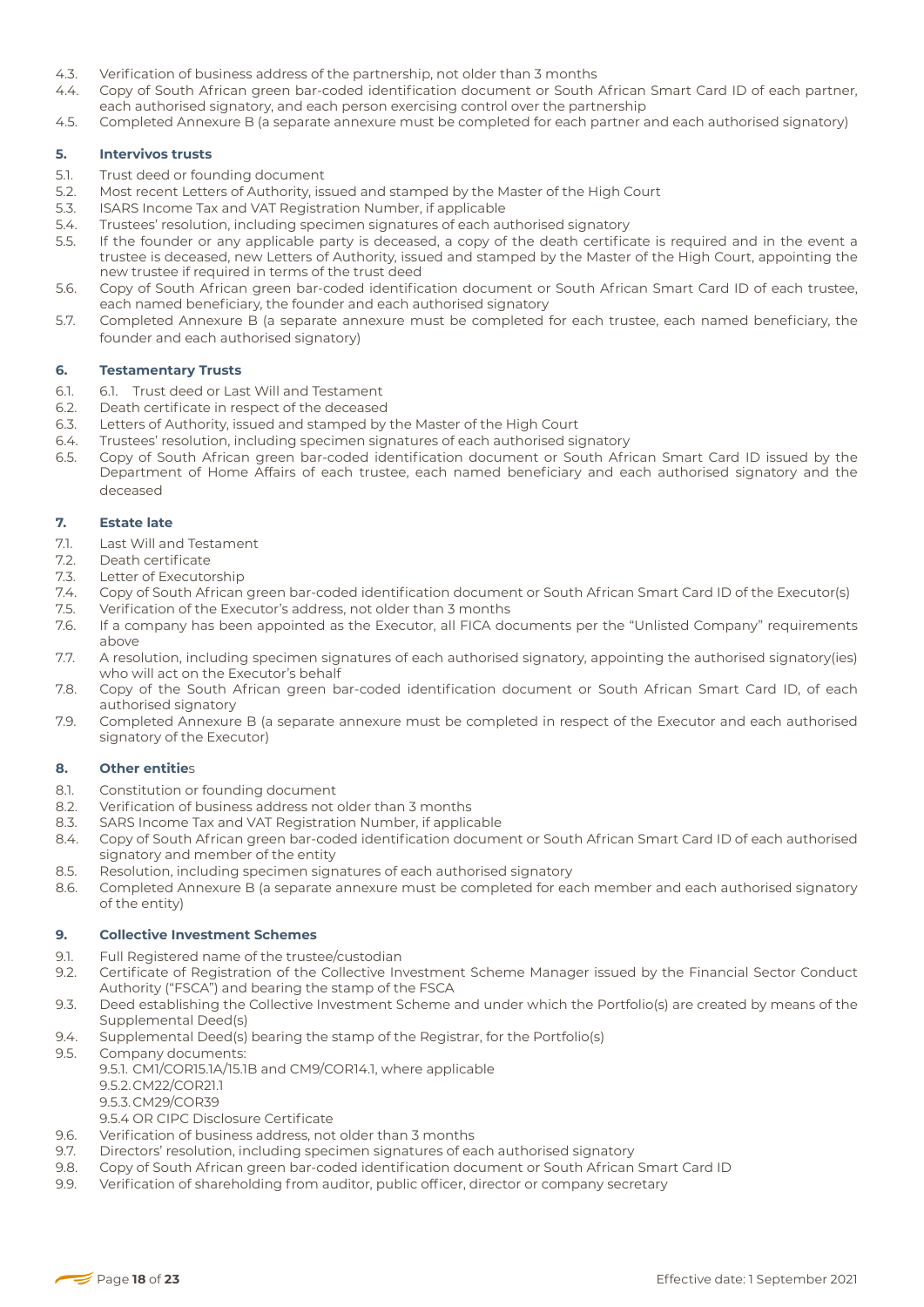- 9.10. Each entity owning 25% or more of the voting rights:
	- 9.10.1. Close corporation: CK1/CK2, if applicable, or Official CIPC Disclosure Certificate and proof of business address, not older than 3 months
	- 9.10.2. Trust: Trust deed or other founding document and Letters of Authority, issued and stamped by the Master of the High Court
	- 9.10.3. Partnership: partnership agreement
	- 9.10.4. Other entity: founding document or constitution and proof of business address, not older than 3 months
	- 9.10.5. SA unlisted company: CM1/COR15.1A/15.1B and CM22/COR21.1 or CIPC Disclosure Certificate and verification of business address, not older than 3 months
- 9.11. SARS Income Tax and VAT Registration Number
- 9.12. SARS Income Tax Registration Number of each Portfolio
- 9.13. Completed Annexure B (a separate annexure must be completed for the managing director, each authorised signatory and each entity owning 25% or more voting rights)
- 9.14. If the investment manager is signing documents on behalf of the Portfolio(s), please provide the Investment Management Agreement

### **FICA GLOSSARY**

### **1. Associates**

Associates in relation to a Domestic Prominent Influential Person and a Foreign Prominent Public Official include, but are not limited to, the following relationships: known intimate partners outside the family unit; prominent members of the same political party, civil organization, labour or employee union as the prominent person; business partners or associates; anyone who has sole beneficial ownership of a corporate vehicle set up for the actual benefit of the prominent person.

# **2. Beneficial owner**

Beneficial owner in respect of a legal entity, is the natural person who, either independently or together with one or more other persons, owns the legal entity or effectively exercises control over the legal entity. Beneficial ownership extends beyond legal ownership and control to include the ultimate and actual ownership and control by one or more natural persons who are able to benefit from such ownership and/or control. The percentage of shareholding over a legal entity is an indication of control over a legal entity. Ownership of 25% or more of the shares of the legal entity would indicate effective control. If no natural person(s) who exercises effective control can be identified, then the natural person(s) who exercises control over the management of the legal entity should be considered to be the 'controlling person'. Such persons include, but are not limited to, the executive officer, a non-executive director, and independent non-executive director, a director and/or a manager, all partners in a partnership, trustees of a trust, named beneficiaries of a trust, persons authorized to act on behalf of a trust.

### **3. Business relationship**

Business relationship means a business relationship entered into with the expectation that engagements will recur over a period of time.

### **4. Control**

Control and effective control means being in a position to take relevant decisions in respect of a legal entity and to ensure that these decisions are effected, as well as having the ability to take advantage of capital or assets of a legal person.

### **5. Domestic prominent influential persons**

A person is considered to be a domestic prominent influential person if he or she holds that position in South Africa, including in an acting position for a period exceeding six months, or the immediate family of such person. A person is also considered to be a domestic prominent influential person for a further 12 months from the date the person ceased to hold that position, which includes but is not limited to:

- 5.1. The President or Deputy President (http://www.gov.za/about-government/leaders):
- 5.2. A government minister or deputy minister (http://www.gov.za/about-government/leaders);
- 5.3. The Premier of a province (http://www.gov.za/links/provincial-government);
- 5.4. A member of the Executive Council of a province (http://www.gov.za/links/provincial-government);
- 5.5. An executive mayor of a municipality elected in terms of the Local Government Municipal Structures Act, 1998 (http:// www.salga.org.za/Municipalities%20MCD.html);
- 5.6. A leader of a political party registered in terms of the Electoral Commission Act, 1996. The leader of a political party is the person identified by the party to occupy the position of the highest level of authority in the party (http://www. elections.org.za/content/Parties/Political-party-list);
- 5.7. A member of the royal family or senior traditional leader as defined in the Traditional Leadership and Governance Framework Act, 2003. The description of a "senior" traditional leader, therefore, applies to such traditional leaders who exercise authority over a number of headmen or headwomen in accordance with customary law, or within whose area of jurisdiction a number of headmen or headwomen exercise authority (http://www.cogta.gov.za/?p=938);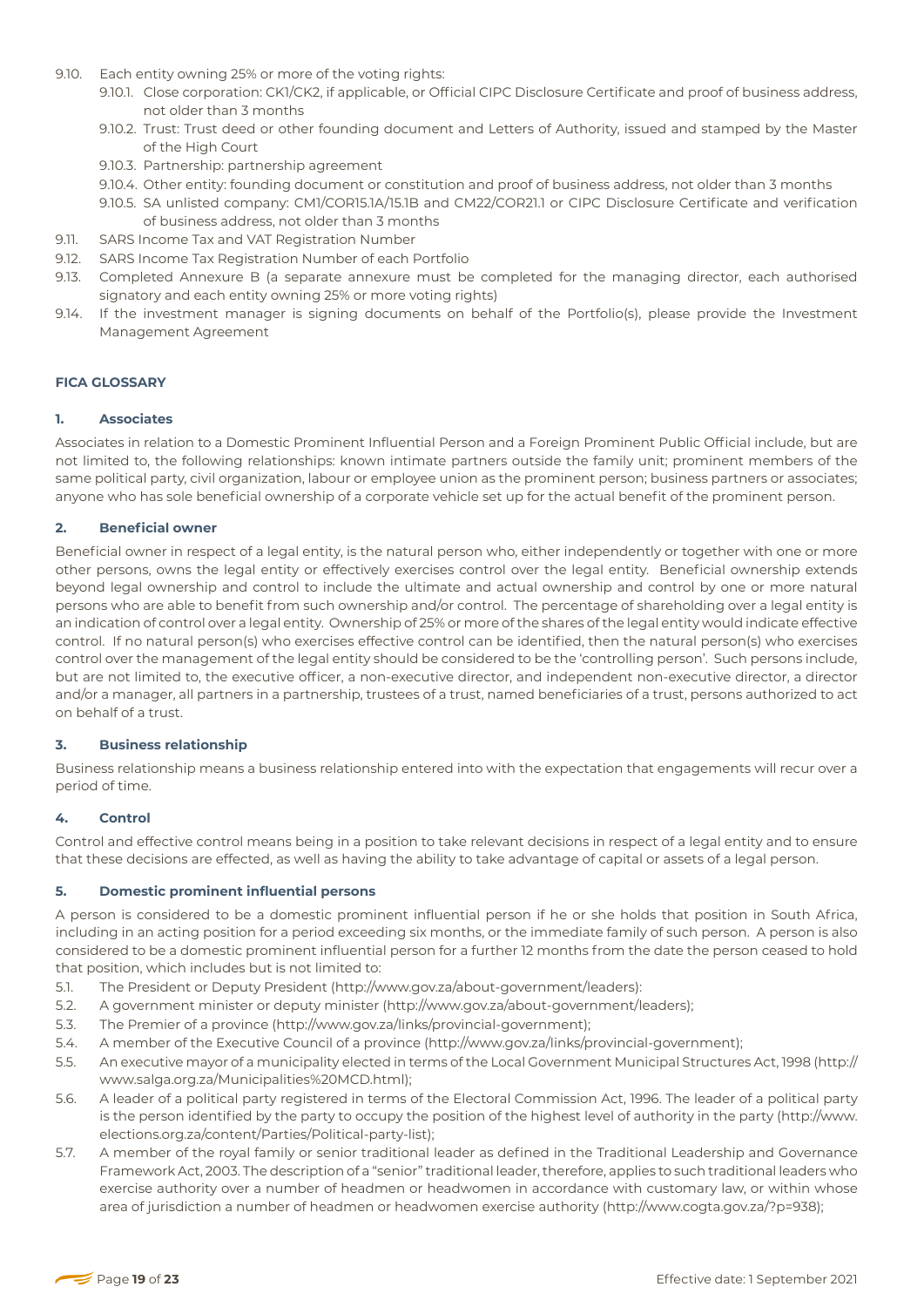- 5.8. The head accounting officer or chief financial officer of a national or provincial department or government component as defined in section 1 of the Public Service Act, 1994 (http://www.gcis.gov.za/gcis/pdf/government\_28.pdf);
- 5.9. The municipal manager of a municipality appointed in terms of section 54A of the Local Government: Municipal systems Act, 2000 or a chief financial officer designated in terms of section 80(2) of the Municipal Finance Management Act, 1999 (http://www.salga.org.za/Municipalities%20MCD.html):
- 5.10. The chairperson of the controlling body, the chief executive officer, or a natural person who is the accounting authority, the chief financial officer or the chief investment officer of a public entity listed in Schedule 2 or 3 to the Public Finance Management Act, 1999 (http://www.gcis.gov.za/content/resourcecentre/contactdirectory/ government-structures-and-parastatals);
- 5.11. The chairperson of the controlling body, chief executive officer, chief financial officer or chief investment officer of a municipal entity as defined in section 1 of the Local Government: Municipal Systems Act, 2000 (Act No. 32 of 2000); http://www.govpage.co.za/municipal-entities.html
- 5.12. A constitutional court judge or any other judge as defined in section 1 of the Judges' Remuneration and Conditions of Employment Act, 2001 (http://www.judiciary.org.za/index.html);
- 5.13. An ambassador or high commissioner or other senior representative of a foreign government based in the Republic of South Africa (http://www.dirco.gov.za/foreign/forrep/index.htm);
- 5.14. An officer of the South African National Defense Force above the rank of major-general;
- 5.15. Note: This will include persons holding the position of General and Lieutenant General in the South African National Defense Force. (http://www.dod.mil.za/leaders/leaders.htm).
- 5.16. The position of:
	- 5.16.1. Chairperson of the board of directors;
	- 5.16.2. Chairperson of the audit committee;
	- 5.16.3. Executive officer; or
	- 5.16.4. Chief financial officer of a company, as defined in the Companies Act, 2008;

If the company provides goods or services to an organ of state and the annual transactional value of the goods or services or both exceeds an amount determined by the Minister of Finance by notice in the Gazette.

- 5.17. Immediate family members are:
	- 5.17.1. The spouse, civil partner or life partner;
	- 5.17.2. The previous spouse, civil partner or life partner;
	- 5.17.3. Children and step children and their spouse, civil partner or life partner;
	- 5.17.4. Parents; and
	- 5.17.5. Siblings and step siblings and their spouse, civil partner or life partner

For additional reference please refer to: http://www.fatf-gafi.org/media/fatf/documents/recommendations/Guidance-PEPRec12-22.pdf.

# **6. Entity**

Entity includes, but is not limited to, a company, a close corporation, a trust, a partnership, a stokvel, a charity, a nongovernment organization, a non-profit organization, as well as any other non-natural person, and includes entities set up within or outside the RSA.

# **7. Family members**

Family members in relation to a Domestic Prominent Influential Person and a Foreign Prominent Public Official includes such person's spouse, civil or life partner; the previous spouse, civil or life partner; the person's children and step children and their spouse, civil or life partner; such person's parents and siblings, step siblings and their spouse, civil or life partner.

# **8. Foreign prominent public official**

A person is considered to be a foreign prominent influential person if he or she holds that position or has held the position in a foreign country for a period of at least 12 months after the date on which that person ceased to hold that position and includes, but is not limited:

- 8.1. Head of State or head of a country or government;
- 8.2. Member of a foreign royal family;
- 8.3. Government minister or equivalent senior politician or leader of a political party;
- 8.4. Senior judicial official;
- 8.5. Senior executive of a state owned corporation; or
- 8.6. High-ranking member of the military.

# **9. Source of funds**

Source of funds means the origin of the monies involved in a business relationship or single transaction. This includes the activity which produced the monies used in the business relationship or single transaction.

# **10. Source of income**

Source of income means the activities or circumstances that have produced or resulted in the total net worth of the entity.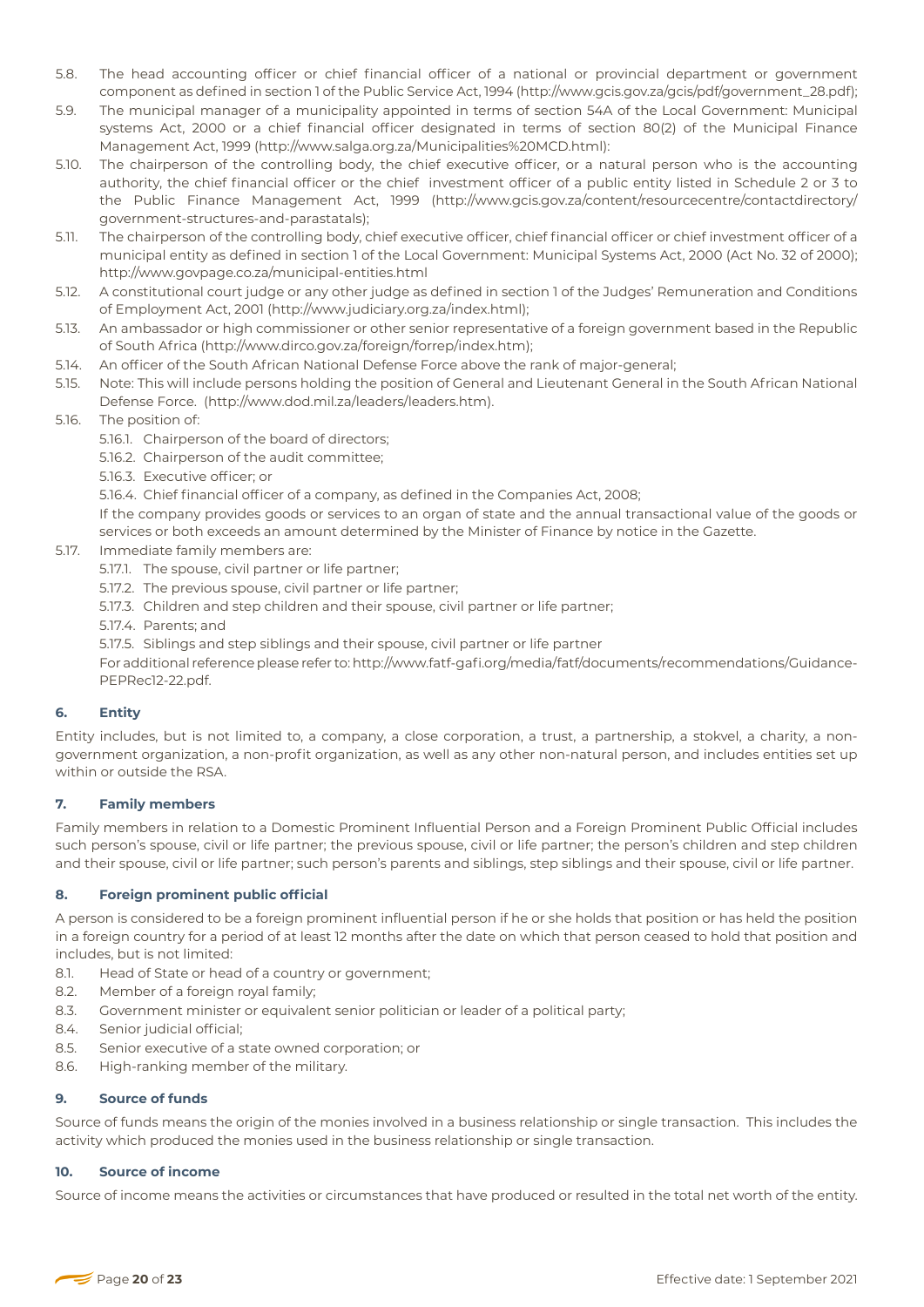'National' means that you carry the status of being a national in a country. It differs technically and legally from citizenship. As an example, some individuals may not have the full right to vote or participate in the political life of the country in which they reside. An individual may also have nationality without having full citizenship.

'Citizen' means that you possess citizenship in that country. Citizenship can be acquired by birth, descent, naturalisation or in specific instances by registration, dependent on the laws of the country.

'Tax Residence' varies from country to country. In general, tax residence is determined and based on the tax residence rules of a country. Please refer to the following link to assist you in determining your tax residence: http://www.oecd.org/tax/automatic-exchange/crs-implementation-and-assistance/tax-identification-numbers/#d.en.347759

| <b>DWT and IWT</b> |                                                                                                                             |                                                                                                                                                                                                                                                                                                                                                            |  |  |
|--------------------|-----------------------------------------------------------------------------------------------------------------------------|------------------------------------------------------------------------------------------------------------------------------------------------------------------------------------------------------------------------------------------------------------------------------------------------------------------------------------------------------------|--|--|
| <b>Term</b>        | <b>Definition</b>                                                                                                           | <b>Explanation</b>                                                                                                                                                                                                                                                                                                                                         |  |  |
| <b>DWT</b>         | Dividend<br>Withholding Tax                                                                                                 | DWT is a tax imposed on shareholders on receipt of dividends. DWT is categorised<br>as a withholding tax, as the tax is withheld and paid to SARS by the company paying<br>the dividend or by a regulated intermediary.                                                                                                                                    |  |  |
| <b>IWT</b>         | Interest<br>Withholding Tax                                                                                                 | IWT will be applied to local interest distributed to non-South African residents for tax<br>purposes. IWT is categorised as a withholding tax, as the tax is withheld and paid to<br>SARS by the company paying the interest or by a regulated intermediary.                                                                                               |  |  |
| TIN or its FE      | Tax Identification<br>Number (TIN)<br>or its Functional<br>Equivalent (FE)<br>i.e. the number<br>that functions<br>as a TIN | The number that each jurisdiction issues to identify an individual for tax purposes.<br>The TIN could be called something different (FE) in different countries. Examples:<br>SA: Income tax number issued by SARS<br>US: For an individual this would be their US Social Security Number<br>• UK: National Insurance Number or Unique Taxpayer References |  |  |

| <b>FATCA and CRS</b>     |                                                                                                  |                                                                                                                                                                                                                                                                                                                                                                                                                                                                                                                                                                                                                                                                                                                                                                                                                                                                                               |  |  |  |
|--------------------------|--------------------------------------------------------------------------------------------------|-----------------------------------------------------------------------------------------------------------------------------------------------------------------------------------------------------------------------------------------------------------------------------------------------------------------------------------------------------------------------------------------------------------------------------------------------------------------------------------------------------------------------------------------------------------------------------------------------------------------------------------------------------------------------------------------------------------------------------------------------------------------------------------------------------------------------------------------------------------------------------------------------|--|--|--|
| <b>Term</b>              | <b>Definition</b>                                                                                | <b>Explanation</b>                                                                                                                                                                                                                                                                                                                                                                                                                                                                                                                                                                                                                                                                                                                                                                                                                                                                            |  |  |  |
| Controlling<br>person(s) | Controlling<br>persons are the<br>natural person(s)<br>who exercise<br>control over an<br>Entity | For a company, the following would be treated as controlling persons:<br>Natural person(s) who directly own 25% or more of the company's shares<br>• Where the company's shares are owned directly by a juristic person(s), each<br>natural person who is the ultimate beneficial holder and indirectly owns of 25%<br>or more of the company's shares<br>Each natural person who exercises control over the company for example an<br>authorised person(s)<br>Where no natural person(s) is identified as exercising control of the Entity, the<br>$\mathbb{R}^n$<br>controlling person(s) of the Entity will be the natural person(s) who holds the<br>position of Senior Managing Official<br>In the case of a trust, the following would be treated as controlling persons:<br>Settlor(s)<br>Trustee(s)<br>Protector(s) (if any)<br>п<br>Beneficiary (ies) or class (es) of beneficiaries |  |  |  |
| CRS                      | OECD Common<br>Reporting<br>Standards                                                            | The Common Reporting Standards calls on jurisdictions to obtain information from<br>their financial institutions and automatically exchange that information with other<br>jurisdictions on an annual basis.<br>South African financial institutions may be legally required to obtain and report<br>certain information contained in this form, and on the Investor's investments, to<br>SARS annually where investors are tax resident in foreign jurisdiction(s). SARS may<br>exchange this information with tax authorities of a foreign jurisdiction(s), pursuant<br>to intergovernmental agreement to exchange financial account information.                                                                                                                                                                                                                                           |  |  |  |
| <b>FATCA</b>             | Foreign<br><b>Account Tax</b><br>Compliance Act                                                  | The Foreign Account Tax Compliance Act is a United States (US) initiative aimed<br>at reducing the potential for offshore tax evasion. FATCA requiresthat financial<br>institutions outside the US provide the Inland Revenue Service (IRS) with financial<br>account information they hold on US citizens.                                                                                                                                                                                                                                                                                                                                                                                                                                                                                                                                                                                   |  |  |  |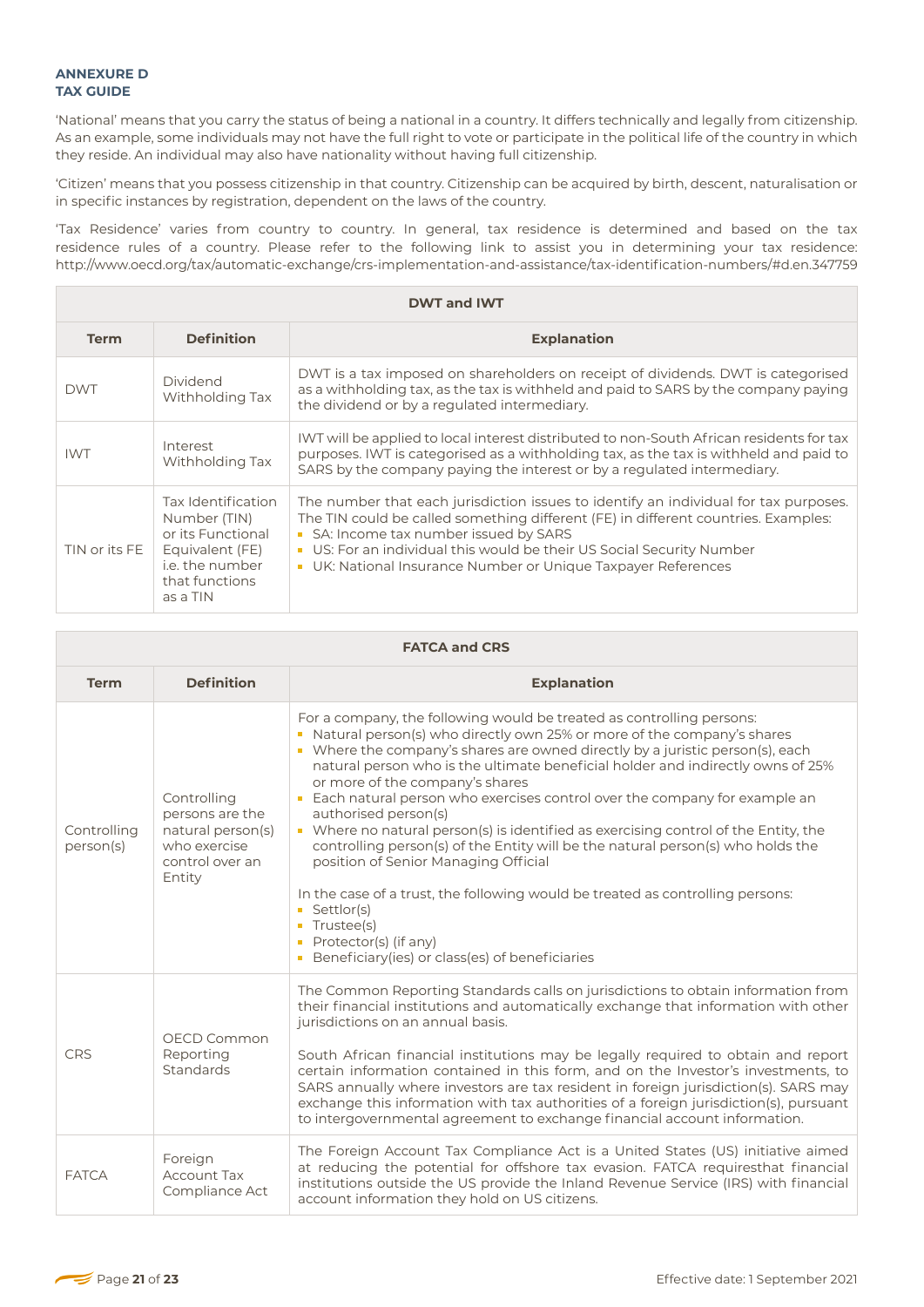|                               | <b>FATCA and CRS</b>                                                                                                                                                           |                                                                                                                                                                                                                                                                                                                                                                                                                                                                                                                                                                                                                                                                   |  |  |  |
|-------------------------------|--------------------------------------------------------------------------------------------------------------------------------------------------------------------------------|-------------------------------------------------------------------------------------------------------------------------------------------------------------------------------------------------------------------------------------------------------------------------------------------------------------------------------------------------------------------------------------------------------------------------------------------------------------------------------------------------------------------------------------------------------------------------------------------------------------------------------------------------------------------|--|--|--|
| <b>Term</b>                   | <b>Definition</b>                                                                                                                                                              | <b>Explanation</b>                                                                                                                                                                                                                                                                                                                                                                                                                                                                                                                                                                                                                                                |  |  |  |
|                               |                                                                                                                                                                                | The South African government and the US government have entered into<br>an intergovernmental agreement ("IGA") to implement FATCA, which places<br>certain obligations on South African financial institutions to enhance their client<br>identification procedures and to report certain information to SARS annually. The<br>IGA has been given effect in South African law. H4 may be legally required to report<br>certain information contained in this form, and on the Investor's investments, to<br>SARS, where the Investor is identified as a US Person (US citizen or tax resident).<br>SARS may exchange this information with the United States IRS. |  |  |  |
| CRS                           | OECD Common<br>Reporting<br>Standards                                                                                                                                          | The Inland Revenue Services (IRS) identification number issued to Participating<br><b>Financial Institutions</b>                                                                                                                                                                                                                                                                                                                                                                                                                                                                                                                                                  |  |  |  |
| Specified<br>US person        | Excludes<br>certain types of<br>investors from<br>the definition<br>of US Person<br>and therefore<br>excludes these<br>investors from<br>being a "US<br>Reportable<br>Account" | Is a US Person, other than:<br>A corporation with stock that is regularly traded on one or more established<br>securities markets, and any entity related to such a corporation<br>The United States government or governmental agency<br>A dealer in securities, commodities or derivative financial instruments that is<br>registered under the laws of the US<br>An entity that is a bank, a broker or common trust fund, an organisation exempt<br>from taxation, a real estate investment trust, a regulated company or a trust that<br>is exempt from tax, as defined in the relevant US Internal Revenue Code                                              |  |  |  |
| <b>US Person</b>              | Defines which<br>individuals and<br>organisations<br>fall into the<br>definition                                                                                               | "US Person" means an individual that is a US citizen or resident in the United States.                                                                                                                                                                                                                                                                                                                                                                                                                                                                                                                                                                            |  |  |  |
| US Re-<br>portable<br>Account | Financial account<br>that falls within<br>the scope of the<br><b>FATCA</b> legislation<br>for reporting to<br>the IRS                                                          | Any account that is held by one or more Specified US Persons, or by a Non-US Entity<br>with one or more Controlling Persons that are Specified US Persons.                                                                                                                                                                                                                                                                                                                                                                                                                                                                                                        |  |  |  |

| <b>Entity Classification</b>                                                                                                        |                                                                                                                             |                                                                                                                                                                                                                                                                                                                                                                                                                                                                                                                                                                                                                                                                         |  |
|-------------------------------------------------------------------------------------------------------------------------------------|-----------------------------------------------------------------------------------------------------------------------------|-------------------------------------------------------------------------------------------------------------------------------------------------------------------------------------------------------------------------------------------------------------------------------------------------------------------------------------------------------------------------------------------------------------------------------------------------------------------------------------------------------------------------------------------------------------------------------------------------------------------------------------------------------------------------|--|
| <b>Term</b>                                                                                                                         | <b>Definition</b>                                                                                                           | <b>Explanation</b>                                                                                                                                                                                                                                                                                                                                                                                                                                                                                                                                                                                                                                                      |  |
| <b>CRS</b> : Active<br>Non-<br>Financial<br>Entity (NFE)<br>FATCA:<br>Active Non-<br>Financial<br>Foreign<br>Entity<br>$(N$ FFE $)$ | Non-Financial<br>Entity that<br>operates in an<br>active trade or<br>business other<br>than that of a<br>financial business | Includes any of the following Entities:<br>Less than 50% of the entity's gross income for the preceding reporting period (tax<br>year) is passive income and less than 50% of the assets held by the entity during<br>the preceding reporting period or other appropriate reporting period are assets<br>that produce or are held for the production of passive income<br><b>Listed Entity</b><br>п<br><b>Governmental Entity</b><br>$\blacksquare$<br>International Organisation<br>Central Bank<br>Company in business rescue or liquidation<br>п<br>Non-Profit Organisation as per criteria<br>(Note: This definition has been adapted and some provisions omitted.) |  |
| Deemed<br>Compliant<br>Financial<br>Institution                                                                                     | An Investment<br>Entity that is<br>exempt from<br>the FATCA<br>requirements<br>based on the<br>nature of the<br>entity      | The intergovernmental agreement ("IGA") provides for several categories of Invest-<br>ment Entities (summarised below) that qualify as Deemed-Compliant Financial In-<br>stitutions. Examples:<br><b>Trustee-Documented Trust</b><br>Sponsored Investment Entity and Controlled Foreign Corporation<br>п<br>Sponsored Closely Held Investment Vehicle<br>$\Box$<br><b>Investment Advisors and Investment Managers</b><br>п<br>Collective Investment Vehicle                                                                                                                                                                                                             |  |

Г